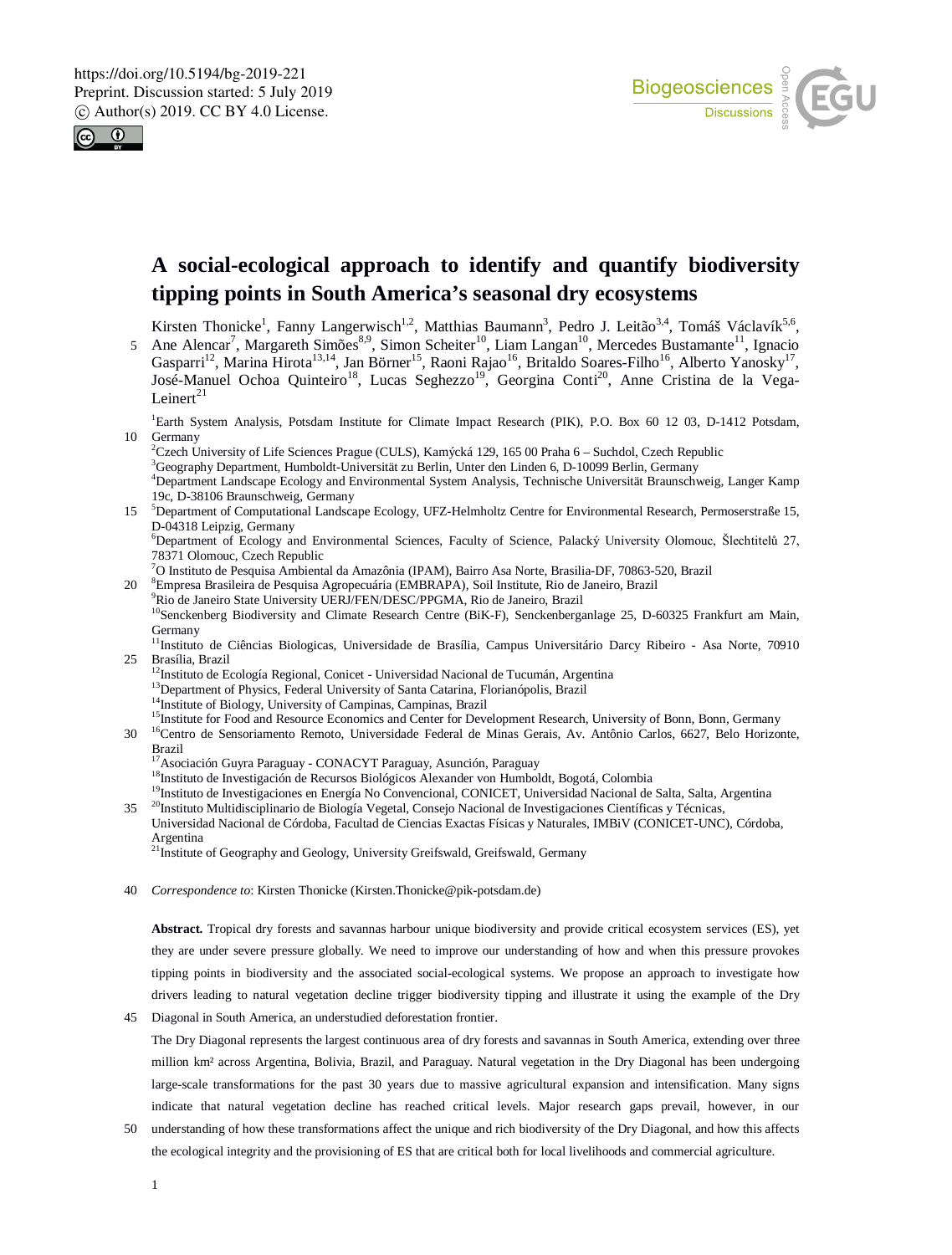



Inspired by social-ecological systems theory, our approach helps to explain:

(i) how drivers of natural vegetation decline affect the functioning of ecosystems, and thus ecological integrity,

(ii) under which conditions, where, and at which scales the loss of ecological integrity may lead to biodiversity tipping 55 points, and

(iii) how these biodiversity tipping points may impact human well-being.

Implementing such an approach with the greater aim of furthering more sustainable land use in the Dry Diagonal requires a transdisciplinary collaborative network, which in a first step integrates extensive observational data from the field and remote sensing with advanced ecosystem and biodiversity models. Secondly, it integrates knowledge obtained from dialogue

60 processes with local and regional actors as well as meta-models describing the actor network. The co-designed methodological framework can be applied not only to define, detect, and map biodiversity tipping points across spatial and temporal scales, but also to evaluate the effects of tipping points on ES and livelihoods. This framework could be used to inform policy making, enrich planning processes at various levels of governance, and potentially contribute to prevent biodiversity tipping points in the Dry Diagonal and beyond.

## 65 **1 Introduction**

Multiple drivers of natural vegetation decline related to agricultural expansion affect the functioning of the Dry Diagonal, especially the Cerrado and Dry Chaco biomes in South America, and put their biodiversity at risk. Continued habitat losses increase the risk of biodiversity tipping points (BD-TPs) which would affect social-ecological systems (SES, Ostrom, 2009), incl. the well-being of local (traditional) and regional social systems. Ecological integrity (EI, Andreasen et al., 2001), which

- 70 describes the status of structure (fragmentation), ecosystem function and species composition, can be used to quantify the risk related to BD-TP in multi-functional ecosystems and allows for the detection of cascading tipping points. More specifically, the social and environmental drivers which result in the degradation of EI and thereby increase the risk for BD-TP need to be understood in order to investigate how such sudden shifts affect the provision of ecosystem services to people in the Dry Diagonal. Capturing such an impact chain requires the development of a methodological framework
- 75 following an inter- and transdisciplinary approach. Natural and social scientists need to work side by side and share their complementary expertise on climate change, land cover and land-use change, species diversity, landscape fragmentation and ecosystem function, ecosystem services, and related, multi-facetted societal and cultural drivers and impacts of socialecological transformations at local and regional level. To avoid biodiversity tipping points or distal linkages in ES supply, these different expert groups have to join forces to explore possible policy incentives and nature conservation instruments.
- 80 To overcome the challenges involved in promoting a constructive communication and transfer information (data, meta-data, contextual information) across disciplines and socio-cultural contexts within science and at the science-policy interface, activities that foster team and trust-building, the co-design of the research and communication process and the creation of discussion platforms play a critical role (e.g. joint scenario development, storytelling, collective writing, cf. Moser, 2016). In this paper we summarize the outcome of such an interdisciplinary exercise in developing a methodological framework to
- 85 identify and detect BD-TP for the deforestation frontiers of the Dry Diagonal. We review existing literature to describe the current knowledge basis for each framework component. The following section describes the current status of natural vegetation decline in the Dry Diagonal, and state-of-the-art knowledge on detecting BD-TPs. Section 2 then introduces the methodological framework to detect BD-TPs based on changes in EI components and how this could help to assess BD-TP impacts on human well-being. Section 3 provides a short outlook on potential applications and its use to inform policy and
- 90 planning processes to reduce the risk of tipping.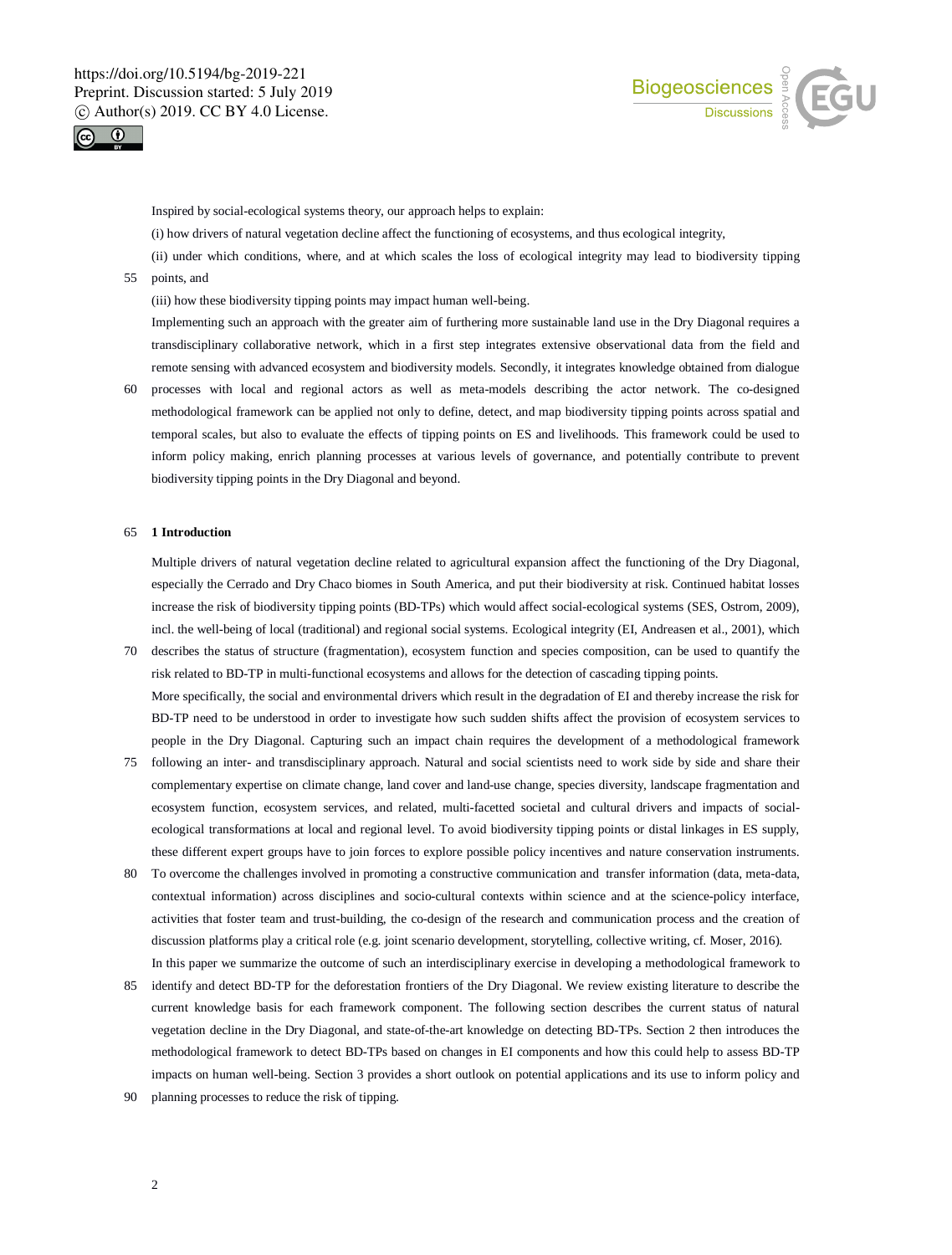

# **1.1 Natural vegetation loss in the Dry Diagonal**

Tropical dry forests and savannas cover roughly 20% of the global land surface, contribute to 30% of the global primary productivity, sustain about 20% of the human population, and harbour astonishing levels of biodiversity, including many endemic species (c.f. Baldi et al., 2015; Baumann et al., 2017a; Lehmann, 2010; Miles et al., 2006; Murphy et al., 2004).

- 95 These ecosystems also sustain the livelihood of millions of people, including many indigenous or traditional communities but also industrial-scale agriculture producers, while providing regionally and globally important ecosystem services (ES), e.g. food production and water provision (IPBES, 2018). Dry forests and savannas also experience very high anthropogenic pressure, especially through land-use change and concomitant ecosystem transformation, but also from overexploitation and climate change (Jobbágy et al., 2015; Miles et al., 2006; Parr et al., 2014). Despite their importance for human well-being
- 100 and their outstanding conservation value, recently research started to focus more on these systems (Banda-R et al., 2016; Kuemmerle et al., 2017; Parr et al., 2014)(Cerri et al., 2018; Spera et al., 2016). This lack of knowledge undermines efforts to balance human resource use with EI preservation, the conservation of ES, and the protection of local livelihoods. The largest continuous area of dry forests and savannas is the Dry Diagonal in South America, spanning across three million square kilometres from Argentina, through Bolivia and Paraguay, into Brazil (Figure 1). The region has recently emerged as
- 105 a global hotspot of natural vegetation decline, with rates being 2.5 higher than the one currently in the Amazon (Strassburg et al., 2017) with the expansion of intensified cropping and cattle ranching leading to massive transformation of the natural vegetation, particularly in the Dry Chaco (Northern Argentina, Paraguay and Bolivia) and the Cerrado (Brazil) (Baldi et al., 2015; Espirito-Santo et al., 2016; Klink and Machado, 2005; Parr et al., 2014; Volante et al., 2016). Although natural vegetation decline (NV decline, hereafter) in many areas in the Dry Diagonal exceeds levels that have been found to mark
- 110 critical thresholds in other ecosystems (Pardini; Swift and Hannon, 2010), its effects on biodiversity, ecological integrity, and their social-ecological outcomes remain weakly understood. We selected the Dry Chaco and Cerrado portion of the Dry Diagonal (Figure 1) as study region (Dry Diagonal, hereafter), because it shares strong similarities in the general composition and structure of natural vegetation. Indeed, it consists of a complex, heterogeneous mosaic of ecosystems with varying levels of woody vegetation, from closed woodlands to open
- 115 grasslands via savannas. Although the Dry Diagonal has distinct evolutionary history, both in comparison to other forest ecosystems in South America, and tropical forests globally (Slik et al., 2018), the Dry Chaco and Cerrado ecoregions in are exceptionally biodiverse (species richness and endemism) and are at risk of unprecedented biodiversity loss under ongoing land-use and potentially also future climate change. Alone the Cerrado counts about 10,000 vascular plant species, over 800 species of birds, about 200 species of mammals, and over 100 species of amphibians (Mendonça et al., 2008; Ratter et al.,
	- In the study region, the main actor groups shaping the landscape and leading to the large-scale transformations of NV decline are large-scale agribusinesses and cattle ranchers who have expanded in the region since the late 1980s, but especially since the year 2000. The main land-use forms are intensified pasture and silvopastoral (savanna-like) systems, and arable cultivation (in particular corn, soybean and cotton) (Diniz-Filho et al., 2009; Zak et al., 2008). At the same time, the region
- 125 includes a wide variety of small-scale farmers, who practice mixed farming, and small homesteads that practice subsistence farming and woodland grazing (Baldi et al., 2015; Cáceres et al., 2015; Eloy et al., 2016; Piquer-Rodríguez et al., 2018). Fuelwood extraction and charcoal production additionally alter the structure and composition of natural vegetation (Cáceres et al., 2015; Ratter et al., 1997).

The vast majority of NV decline is due to soybean expansion and the conversion into extensive grazing areas, and, to a lesser

130 extent, charcoal production. Land-use change is mainly driven by large-scale agribusinesses in some parts of the region, whereas subsistence smallholders and indigenous communities dominate northern parts. A wide variety of indigenous and traditional communities, live in the Dry Diagonal including, e.g. the quilombolas, the descendants of former fugitive slaves settlements in the Cerrado. Their livelihoods depend on subsistence farming, collection and hunting of non-timber forest

120 1997; Veiga et al., 2005).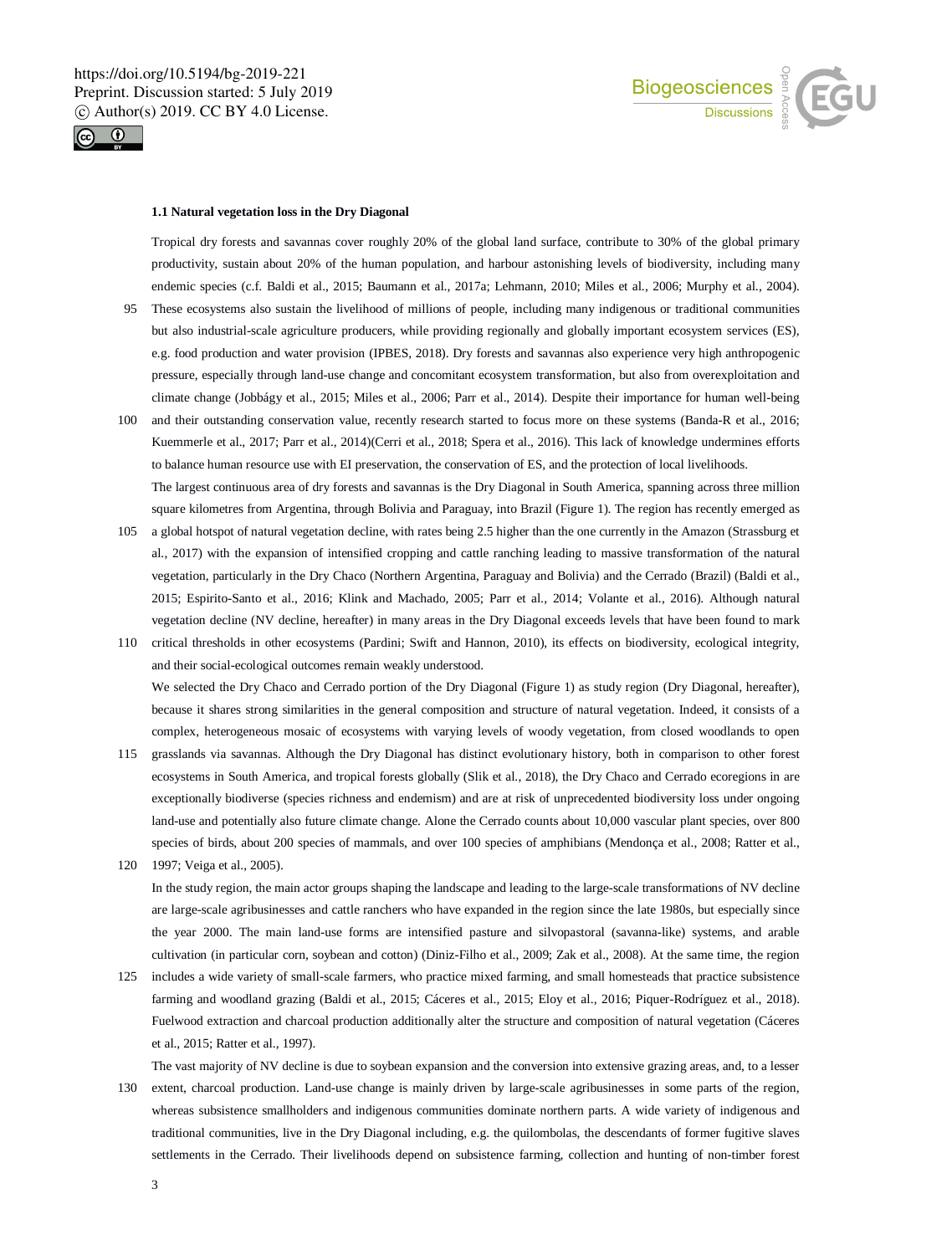



products, fuelwood collection and water provision which requires ecologically intact ecosystems. However, these actors are 135 increasingly replaced by large-scale agribusiness creating a trade-off between local and global provision of ES, and endangering nature conservation efforts by these indigenous communities (Baldi et al., 2015; Eloy et al., 2016).

The Dry Diagonal is exposed to large-scale transformation in land-use, the rates and temporal dynamics of which differ substantially regionally. The Chaco has lost 30% of its natural vegetation over the past 30 years to agricultural practices (Vallejos et al., 2015), however multiple factors may explain recent slowing down in deforestation rates (Volante and

140 Seghezzo, 2018). The Cerrado lost 34% of its natural vegetation until mid-1990s (Ratter et al., 1997), and cumulatively amounting to 46% of natural vegetation cover loss t an alarming rate of 1% p.a. to date (Strassburg et al., 2017). Land-use transitions differ markedly between countries, e.g. expansion of intensified ranching in Paraguay, but soybean agriculture in Argentina and Bolivia (Sano et al., 2010).

The Dry Diagonal extends over different countries, which are also characterized by diverse conservation and land-use

- 145 policies. For example, Argentina disposes of land-use zoning, which restricts land-use practices in most of the Chaco region, whereas Brazilian and Paraguayan legislation has no appreciable land use restrictions, which has resulted in up to 80% of NV decline in the Chaco and Cerrado (Seghezzo et al., 2011; Soares-Filho et al., 2014). While 70 protected areas have been designated in the Bolivian lowlands and Yungas regions by 2013 (cumulating to 23,2 million of hectares), i.e. 30% of the total surface of lowlands and Yungas in Bolivia are protected (Naturaleza, 2016), and less than 1.2% of the Argentinian Dry
- 150 Chaco (Fehlenberg et al., 2017) and 7.5% of the Brazilian Cerrado are protected public lands (Strassburg et al., 2017). The continued establishment of protected areas, such as the 105,000 ha Traslasierra National Park in Argentina (https://www.parquesnacionales.gob.ar/2018/03/nuevo-parque-nacional-traslasierra/) are important developments for conserving the Dry Chaco as a habitat. However, more often than not, these protected areas are effectively "paper parks", where land use restrictions cannot be enforced due to lack of appropriate resources (Watson et al., 2014; de la Vega-Leinert
- 155 and Huber, 2019). To capture the specific mechanisms resulting in natural vegetation decline in each of the Dry Diagonal countries, in-depth analysis of the particular socio-economic contexts and legislative frameworks that drive or fail to regulate deforestation and land use change are required.

Decadal and interannual climate variability, increasingly also climate change, influences vegetation dynamics. Changes in the continent's atmospheric circulation can create a precipitation dipole where parts of south-eastern South America are

- 160 affected by drought and the other by intensive rainfall (Vera and Díaz, 2015). Additionally, long-term decadal changes have led to an increase in historic precipitation in the southern Cerrado and in the Chaco. The region moreover receives precipitation from the Amazon region through continental moisture transport, which currently contributes about 27% of the annual precipitation in the Dry Diagonal (Zemp et al., 2014). Continued tropical deforestation could lead to self-amplified vegetation loss in the Amazon (Zemp et al., 2017) and also further affect continental moisture transport and thus climate in
- 165 the Dry Diagonal. For South-eastern South America, mean annual temperatures are projected by nearly 2°K and mean annual precipitation possibly increase between 1 to 7% in South-eastern South America (Christensen et al., 2013). It is still not fully understood how this will affect the structure and composition of natural vegetation and how climate change will contribute to increase the risk of BD-TPs.
- Initial evidence points towards the existence of critical tipping points in biodiversity within the Dry Diagonal. For example, 170 avian biodiversity in the Dry Chaco changes non-linearly along gradients of land-use intensity, exhibiting remarkable resilience up to critical levels of land-use intensity beyond which biodiversity loss accelerates drastically (Macchi et al., 2019). Similar nonlinear biodiversity change has been identified for bats in the Cerrado (Roque et al., 2018), mammals in the Gran Chaco (Periago et al., 2014), specifically jaguar (Quiroga et al., 2013), birds in the Dry Chaco (Macchi et al., 2019) and damselfly communities (Rodrigues et al., 2016). More broadly, vertebrates endemic to the Gran Chaco show performance
- 175 curves that strongly decline the lower the size of protected areas are (Nori et al., 2016). Those non-linear changes could accelerate NV decline or changes in vegetation composition via changes in seed dispersal (Periago et al., 2014).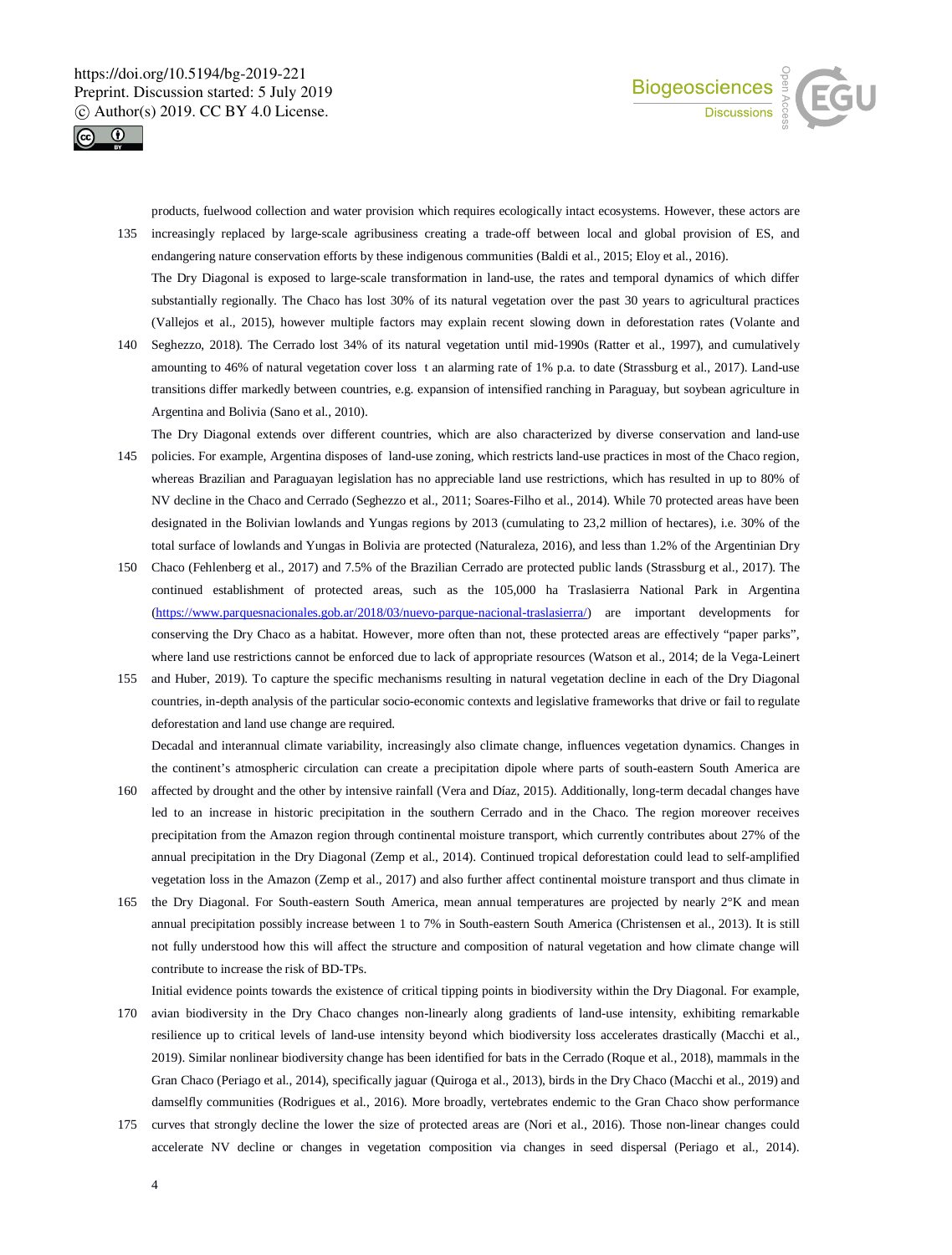



Understanding where and when BD-TP in relation to natural vegetation loss have been – or will be – crossed will improve our knowledge basis for policy making and planning, while providing deep scientific insights into tipping points across scales.

## 180 **1.2 Biodiversity tipping points in multi-functional social-ecological systems**

Ecosystems are multi-functional and embedded in social-ecological systems (SES, Ostrom, 2009). Ecosystems are coupled to social systems via the supply of ecosystem services, while social systems (e.g. institutions, businesses, communities, households) influence ecosystems and drive NV decline, or nature protection, through for example strategic management, daily practice, worldviews and cultural values, intake of knowledge, technological change (Erb, 2012; Hummel, 2008; Liehr

- 185 et al., 2017). Through these coupling flows ecosystems and social systems co-evolve. In this study, we describe ecosystems using the EI concept bearing in mind that climate influences the functioning of co-evolving social-ecological systems. BD-TPs can occur due to single or combination of external and internal driving factors. It makes it therefore necessary to use a flexible conceptual framework that captures the impact of NV decline on any possible drastic and/or rapid loss in biodiversity. The EI concept enables the assessment of the structural, compositional and functional changes at the ecosystem
- 190 and the species level (Andreasen et al., 2001; Wurtzebach and Schultz, 2016). We propose to use these terms as follows: *Structure* refers to the spatial and vertical organization of ecosystems and landscapes, as well as the distribution patterns of species. *Composition* refers to the diversity of ecosystems and of species (alpha, beta and gamma diversity). *Function* refers to key functional aspects of ecosystems and species, such as primary productivity, carbon storage, or predation (e.g., Midgley, 2012). The EI concept therefore allows us to adequately analyse the complex impact of NV decline on biodiversity
- 195 while avoiding pitfalls of focusing solely on a single metric. By systematically exploring how respective EI metrics react to NV decline, the temporal and spatial scales of potential BD-TP can be identified. Because EI metrics can be linked to ES, the impact of BD-TP on (local and regional) livelihoods can be described. However, the societal implications of BD-TP and ES loss are often place and situation dependent. Therefore, to capture the consequences of BD-TP for the SES under study and derive generic insights of relevance for policy and management, detailed, contextualized, case study approaches, e.g. based 200 on policy analysis and local ethnographies, play a critical role.
- The challenge is to define tipping points for the ecosystem component of the SES while acknowledging the flows from society to the ecosystem via for example policy, management, societal preferences, knowledge and practices (Liehr et al., 2017). So far, tipping points were defined for ecosystems or the Earth System (Lenton, 2013) to quantify non-linear abrupt changes. Two viewpoints exists in describing the systems behaviour to an impact: 1) engineering resilience that allows the
- 205 ecosystem to return to the initial condition, and 2) ecological resilience, which focusses on the capacity of an ecosystem to withstand an impact (Bahn and Ingrisch, 2018). However, to capture the dynamics of a wide indicator list, a broad definition of tipping points is required. We use van Nes et al. (37, p. 904) definition of tipping points as a *"situation where accelerating change caused by a positive feedback drives the system to a new state".* We focus on non-linear changes in the ecosystem, where a rapid and sudden NV decline leads to a drastic EI change, which can be mapped along the driving
- 210 variable of change (NV decline, Figure 2a) or by exploring single EI metrics over time (Figure 2b). This allows for identification of resistance against, absorption of, and recovery from an impact (green, yellow and light-green areas in Figure 2b).

Ecosystems can react in different ways to changes in the conditions, such as climate and NV decline (i.e. drivers). We propose to follow the concept of ecological resilience which incorporates the absorption of, and the recovery from, an impact

215 (Figure 2b). *Resistant* ecosystems maintain their function despite the occurrence of an impact (Grimm and Wissel, 1997; Gunderson, 2000), i.e. there is no change measurable in an ecosystem state variable, here described by a EI metric V. In contrast, we regard an ecosystem to be *resilient* when it manages to recover its pre-impact EI V<sub>pre</sub> with a range of average recovery rates V<sub>ave</sub> (Figure 2b) and within the average recovery time. Where or when full recovery is not possible, a net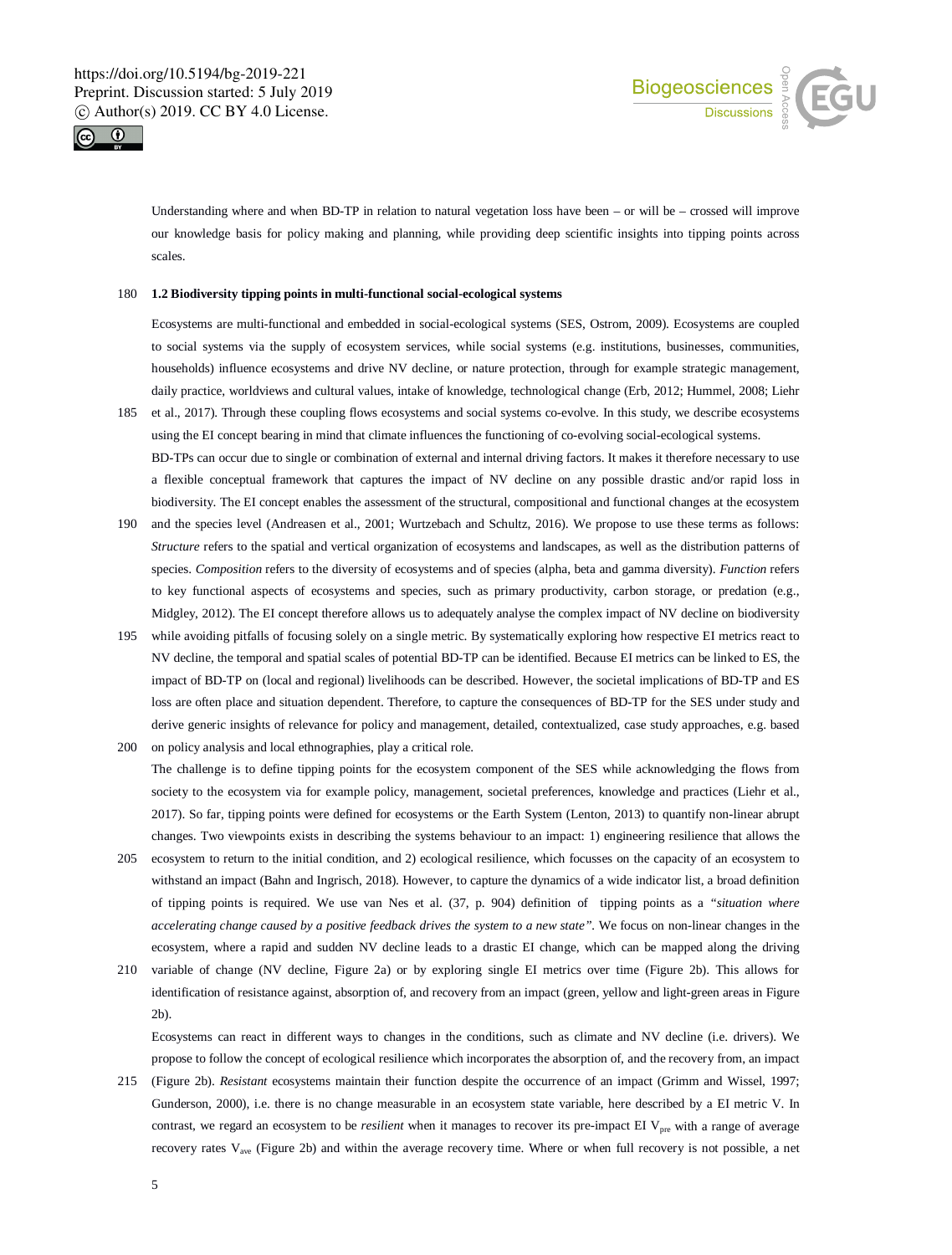



change might lead to a modified ecosystem state (green arrows in Figure 2b), allowing the system to have multiple stable 220 states, e.g.  $V_2$  and  $V_3$  (cf. Gunderson, 2000; Nimmo et al., 2015). The latter criterion is important because it acknowledges the variability of the ecosystem embedded in long-term transient processes such as climatic changes, succession and evolution. An ecosystem has tipped when it cannot recover a substantial portion of its pre-impact state  $V_{\text{pre}}$  within half of the

average recovery time (dashed red line and orange box in Figure 2b, (cf. Mitchell et al., 2016)). Here, the tipping point

would be the critical state V<sub>crit</sub> for the EI metric V. While a critical level of NV decline, NV<sub>crit</sub>, can lead to a sudden and rapid 225 loss in an EI metric to the critical state  $V_{\text{crit}}$  (Figure 2a), secondary impacts which act as disturbance events and systeminternal dynamics can lead to feedbacks and change V<sub>crit</sub> and further reduce the critical threshold for NV decline to NV<sub>crit,E</sub> (Dakos et al., 2012; Lenton et al., 2008). Climate change modifies disturbance impacts which cause water deficits, changed fire regimes and grazing pattern. These disturbance impacts form second-order effects for which further attributes can be defined that are decisive for the ecosystem's ability to resist, absorb or recover from the impact. It depends on the precise

230 condition of the studied ecosystem to define V<sub>crit</sub> and V<sub>crit,E</sub> for a given NV decline and climate change condition, e.g. in the Dry Diagonal, and postulate it as the BD-TP. Whether our approach can also be used to understand the resilience of society, more precisely local farmers and indigenous communities is still open to debate. Resilience is increasingly been considered an important element of more sustainable SES

(Berkes et al., 2003). The theory of resilience was first described for natural ecosystems (Holling, 1973) but was later

- 235 extended to human systems (e.g. cities, communities, and individuals Davidson et al., 2016), and to the relationships between humans and the environment (Folke, 2006; Holling, 2001) to encompass social-ecological resilience (Folke et al., 2016). Arguably, to be useful in decision-making processes, societal resilience should be amenable to some kind of quantitative or qualitative translation (Carpenter et al., 2014). However, detecting and describing impacts of tipping points and the resulting resilience in a coupled SES is a challenge because of the many possible interactions between the numerous
- 240 interacting components they comprise. Thus, for example changes in global and regional demand for resources drive NV decline, i.e. land-use change or overexploitation, which can lead to non-linear feedbacks in the ecosystem and affect ecosystem service provision to society. To disentangle these feedback loops, a linear approach that starts from the ecosystem perspective and describes the impacts of BD-TP for the ecosystem, i.e. through EI, and how the flow from the ecosystem to society is affected, i.e. provision of ES, is required.

245

ES can be used to the changes in the coupling flow between ecosystem and society and describe the implication for society if nature's provision to society is severely disturbed. Therefore, non-linear relationships and trade-offs between EI, ES and resulting human well-being at the local and regional scale can be a starting point. Crossing BD-TPs can even lead to the destabilization of societies, which can be the case in the dry forests of the Dry Diagonal, where agricultural expansion

- 250 promotes social conflicts among landholders with different ES preferences, as well as among the local and indigenous communities (Cáceres et al., 2015; Seghezzo et al., 2011). Here, culture plays as important role in defining nature-society interaction and emphasize and operationalize the role of indigenous and local knowledge in understanding nature's contribution to people (Diaz et al., 2018) which can possibly be captured in individual case studies.
- The identification, contextualization and quantification of local ES demand is context-dependent and requires 255 complementary case-studies complemented by a systematic review of published studies of relevant social-ecological transformations in the Dry Diagonal. This can include local settings, where traditional livelihood strategies are threatened by the expansion of commercial soy and cattle production, or where alternative livelihood strategies associated with emerging sectors (e.g. ecotourism) and commodities (e.g. non-timber forest product extraction) and payment for ES programmes, in and around protected areas. In this respect, rapid rural appraisal complemented by stratified farm-household and village
- 260 surveys can contribute to understand, map and quantify local communities' reliance on ES provided by the environment. Stratification criteria can include factors commonly associated with varying degrees of environmental dependence, such as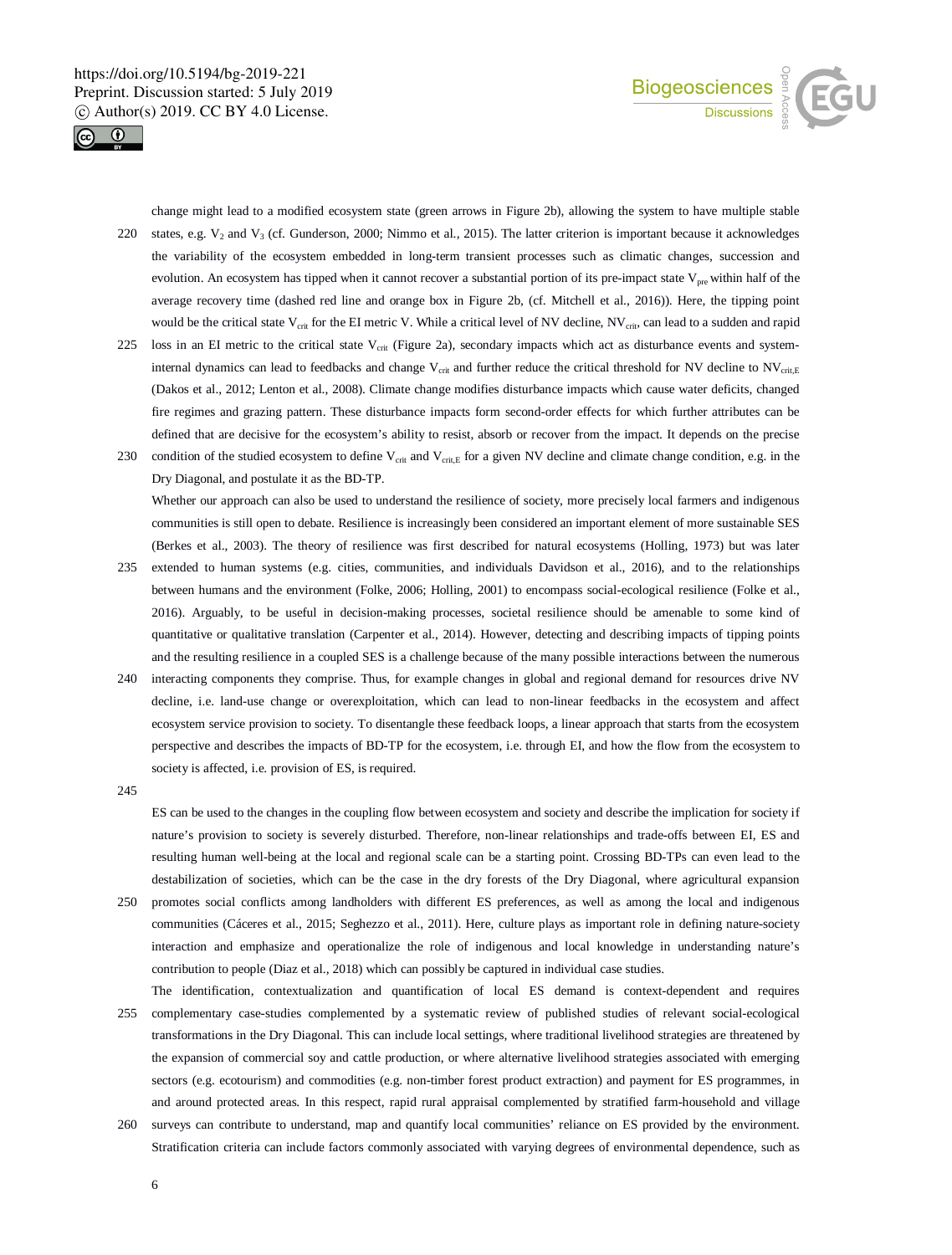



market integration, distance to natural vegetation frontiers, and cultural background (Angelsen, 2014). Moreover, participatory approaches can be useful to assess the sustainability of local agricultural practices and gauge the effect of changes in the provision of ES on the resilience of local and regional production systems (Mónica Liliana Vega, 2015).

- 265 Knowledge on how different actor (groups) influence NV decline and ES demand are indeed important to understand the social-ecological dimension of BD-TP. Rapid and profound loss of ES supply will affect actor groups differently, thereby exacerbating inequalities of access to natural resources and entrenching existing conflicts. Here, social networks analysis and multi-criteria evaluation approaches, such as those established for water-footprint analysis (Arjen Y. Hoekstra, 2011) could be applied to identify all relevant actors and their relative power. More insight on local actors' perspectives, preferences and
- 270 underlying value systems can further help to better understand which adaptation strategies may be socially desirable, acceptable and politically enforceable (Huaranca, 2019).

#### **2 Methodological framework to identify biodiversity tipping points in multi-functional SES**

To identify biodiversity tipping points and to understand their implications for nature and society a methodological 275 framework is required that quantifies the drivers causing NV decline, the changes in EI with possible tipping point behaviour and impacts on ES provision. The development of such a methodological framework requires expertise from natural and social scientists of different disciplines, e.g. ecologists, biodiversity experts, remote-sensing experts, rural sociologists, cultural geographers, anthropologists, ecological economists and political scientists. To co-develop the framework for the

280 Colombia, Paraguay and Germany shared their research experience. Here, the scientific challenge to describe the ecological as well as sociological implications of BD-TP in a balanced manner became evident in terms of how to deal with research and data gaps for the Dry Diagonal, but also how to design a comprehensive interdisciplinary methodology to investigate the consequences of BD-TP for ES provision and local and regional livelihoods. We describe the methodological framework (Fig. 3) in this section.

social-ecological context of the Dry Diagonal 3 regional workshops were conducted where scientists from Brazil, Argentina,

# 285 **2.1 Impacts of natural vegetation decline on ecological integrity**

#### *Natural vegetation decline*

Climate oscillations (Vera and Díaz, 2015) and deforestation for agricultural expansion have shaped the land cover and vegetation dynamics affecting biodiversity in the Dry Diagonal (e.g., Macchi et al., 2019). The rates of NV decline have differed among countries and over time. While NV decline in the Dry Chaco has generally being increasing since the 1970s

290 (Vallejos et al., 2015; Volante and Paruelo, 2015), rates have recently declined in the Argentinian Dry Chaco (Volante and Seghezzo, 2018). However, natural vegetation is still lost at an alarming rate in the Paraguayan Dry Chaco (Baumann et al., 2017; Caldas et al., 2015) as well as in the Cerrado (Klink and Machado, 2005; Strassburg et al., 2017). The Dry Chaco is the largest ecoregion in Paraguay and is subject to high levels of deforestation. With more than 12,000 km², the ecoregion is being cleared for livestock production at a rate of 500-1,800 hectares/day (Marchi, 2018). Rates of deforestation and NV

295 decline are regularly monitored for (e.g., Arévalos, 2015; Yanosky, 2013a; Yanosky, 2013b) which negatively impacts biodiversity of the Paraguayan Chaco (Mereles, 2015). Capturing these different spatio-temporal dynamics of NV decline are an important contribution to advancing our understanding of the drivers behind NV decline. Climate oscillations have increased annual precipitation in the Dry Chaco, resulting in increasing woody cover locally (L.E. Hoyos, 2013). While small-scale agriculture has already been present in the Chaco region for decades, the introduction of

300 genetically modified soy 20 years ago, triggered a massive land cover change through agricultural expansion at industrial scale (Fehlenberg et al., 2017; Grau et al., 2005; Volante et al., 2016; Volante and Paruelo, 2015). To quantify the drivers of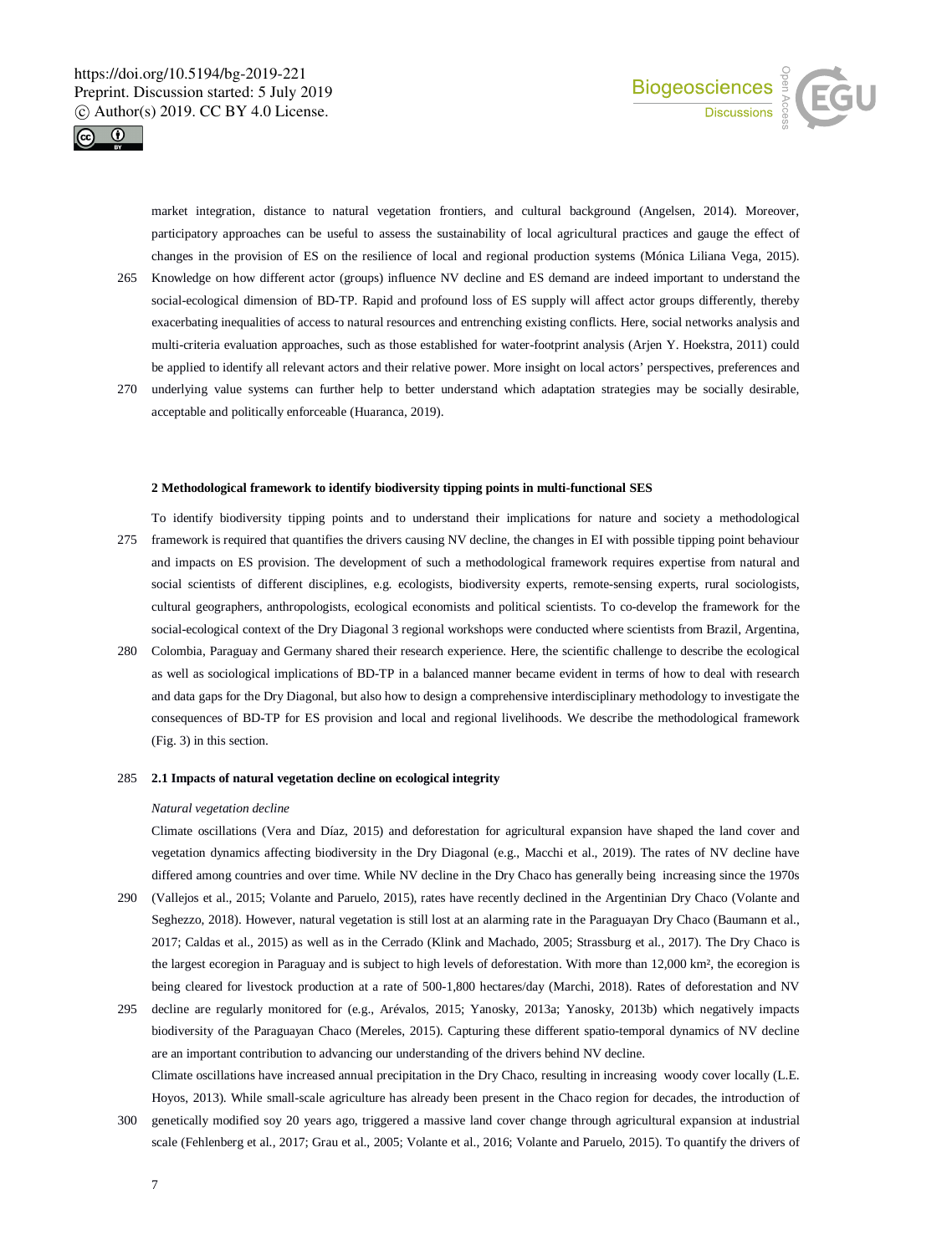



NV decline for the Dry Chaco, a baseline for pre-market based agriculture is required so that the transition to the industrialscale agriculture that induced large-scale NV decline can be captured (see Fig.3, first column). This can be done using remote sensing techniques on high-resolution data (e.g., Baumann et al., 2017b) or using other geo-databases (e.g., Vallejos

- 305 et al., 2015). However, to understand the spatio-temporal dynamics of those drivers, social, economic and legislative conditions need to be analysed. Although often country-specific, these factors do not operate in a vacuum or independently, which leads to spill-over or replacement effects. For example, soybean production replaces cattle ranching which results in the acceleration of deforestation rates in other parts of the Dry Chaco (Baumann et al., 2016; Fehlenberg et al., 2017). The relationships between global demand of agricultural and forest products, international forest protection goals, national
- 310 legislation and changes in NV decline at local level dynamics are intricate (see, e.g., Mills Busa, 2013) and need to be investigated in detail for particular case of the Dry Chaco. A similar challenge exists for the Cerrado. Here, historical land-cover change needs to be mapped and pastures need to be distinguished from natural open woodlands: a process that questions the methodology of high-resolution remote-sensing techniques as currently done in the MapBiomas project (Mapbiomas, 2019). Similarly to the Dry Chaco, expansion of
- 315 soybean production since the 1990ies has initiated NV decline despite the establishment of environmental policies at the same time (Eloy et al., 2016). Recent efforts towards forest protection policies nevertheless still allow for the potential legal deforestation of further 40 million ha of Cerrado (Strassburg et al., 2017). This substantially increases the risk for profound changes in local and traditional communities, including changes in traditional practices such as fire management (Eloy et al., 2016). Furthermore, fragmenting natural vegetation affects the functioning of the Cerrado ecosystem, where potential
- 320 substantial impacts on its rich biodiversity are to be expected (Bustamante et al., 2012; Diniz et al., 2017). To identify the nature and direction of these changes and to quantifying them implies closing data gaps on biodiversity, vegetation dynamics and in disturbance regimes, as well as understanding how local and traditional communities may contribute to, and be affected, by these.

#### 325 *Ecological Integrity*

For example, NV decline fragments habitats, which can be described by structural EI metrics (Fig. 3, second column). Fragmentation in the Cerrado does not lead to edge effects due to changes in microclimate as observed for tropical wet forest (Haddad, 2015), but opens space for invasive species such as African grasses which itself changes compositional and functional EI (Mendonca et al., 2015). Invasive grasses accelerate fire due to increased fuel flammability and increase

- 330 impacts on structural and functional EI. Edge effects of fragmented natural vegetation further include changes plant litter biomass in the Cerrado (Dodonov et al., 2017). Habitat quality and the land cover characteristics surrounding the forest fragments are important for maintaining species richness. Conserving forest fragments alone will likely not halt species loss in the Chaco (Aguilar et al., 2018), even though dominant tree species could be maintained (Alves et al., 2018). Ecosystem functionality takes 15 years to recover after land use is abandoned in the Dry Chaco (Basualdo et al., 2019). Landscape
- 335 fragmentation also affects compositional EI for which bird species richness and community composition could be one of the EI metric (Marini, 2001). It could be therefore expected that non-linear changes in one, e.g. structural, EI metric, is also seen in another, e.g. compositional or functional, EI metric.

Measures of EI must be based on indicators that are useful for conveying information about the composition, structure, and function of selected ecosystems over time and across spatial scales (Wurtzebach and Schultz, 2016). A more suitable

340 alternative is to report the individual indicators of the different components of EI, usually recurring to scorecards using a traffic-light symbology relating to their status in reference to baseline conditions (Tierney et al., 2009). Respective indicators of the three EI components would have to be quantified over time for the Dry Diagonal for indicators at the ecosystem level, and at local sites for indicators at the species level. Covering the temporal dimension or the systematic exploration, along gradients of NV decline (Fig. 2a) would allow establishing relationships between NV decline and single or combined EI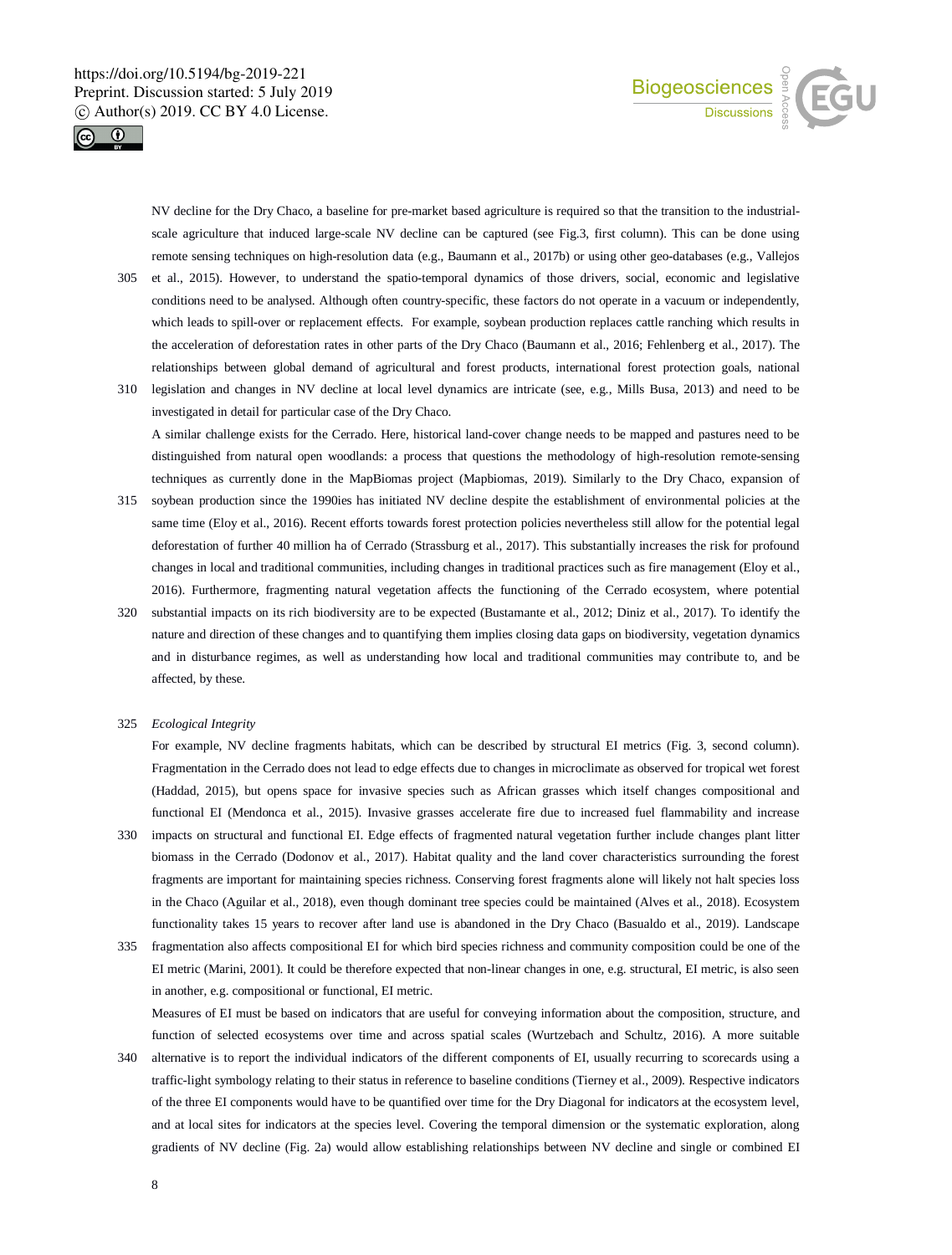



- 345 metrics, and thus potential BD-TPs. Indicators to quantify changes in functional components of EI include indicators of primary productivity, carbon stored in biomass, litter and soils, evapotranspiration which all describe vegetation dynamics (Table 1). Using simulated plant trait distributions and their spatio-temporal changes describe the changes in functional diversity consistent with vegetation dynamics. Data on spatial connectivity can be derived when combining habitat information from NV decline and simulated vegetation dynamics and combining it with the indicator on functional
- 350 connectivity for key taxa in the region. While NV decline can affect vegetation dynamics and functional diversity at the ecosystem scale, i.e. entire Dry Diagonal, changes in species composition can be mapped at large spatial scales, but require detailed species-specific information (Table 1).

Defaunation as a consequence of climate change (Warren et al., 2018) and future land-use change (Powers and Jetz, 2019) has been documented for thousands of species of different organism groups at the global scale. Such projections applying

- 355 Species Distribution Models, selected for functionally important or dominant taxa of the Dry Diagonal, could be used to quantify the impact of NV decline. Cross-comparison with existing studies on mammals and birds of the Amazon deforestation frontier (Ochoa-Quintero et al., 2015), or bird species occurrences of the Dry Chaco which declined with decreasing woody-cover loss (Macchi et al., 2019) would be the starting point for such an exercise. EI metrics at the species level would include data on occurrence of key taxa, their population dynamics, community turnover and richness of key taxa
- 360 (Table 1). However, species information remains anecdotal, requires new data compilation, or even more data collection in the countries of the Dry Diagonal which would have to be improved to quantify compositional changes in EI at the species level.

Carbon sequestration and biomass storage as well as evapotranspiration and water stored in soils are relevant ecosystem functions which are affected by climate and land-use change. Applying flexible-trait DGVMs (Langan et al., 2017;

- 365 Sakschewski et al., 2015) to quantify respective impacts on vegetation dynamics and plant functional traits allows quantification of functional changes in EI related to the water and the carbon cycle. Landscape fragmentation for agricultural fields changes fire regimes and grazing which can feed back to fire via reduced fuel production (Bustamante et al., 2012). Combining respective disturbance modules, e.g. process-based fire models optimized for the Cerrado (Drüke et al., 2019) or herbivory effects from grazer population dynamics (Pachzelt et al., 2015; Pfeiffer et al., 2019), in flexible-trait DGVMs
- 370 allows quantification of the impact of changes in the disturbance regimes and their interaction on functional EI metrics which could have secondary effects on BD-TPs (Table 1).

# **2.2 Quantification of biodiversity tipping points based on changes in ecological integrity**

Tipping points, resilience and resistance are technical terms that aim to describe temporal changes of key elements in a system that lead to profound changes in the functioning of the affected system. In ecology there is a long history of defining

- 375 these terms, e.g. Grimm and Wissel (1997), finding empirical evidence for resistance to disturbance, resilience, and critical thresholds systematizing sudden changes and identify respective indicators (Dakos et al., 2014). However, biodiversity tipping points (BD-TPs), i.e. the sudden or profound loss in biodiversity, have not been adequately defined. Building on the van Nes definition (2016), BD-TPs would describe non-linear loss in biodiversity due to changes in driving conditions and including positive feedbacks that would accelerate such loss ahead of the changes in the effect variable without such
- 380 feedbacks. One could also argue that the recovery of biodiversity after an impact is limited and remains below a critical threshold (Fig. 2b). Because single or several ecosystem or biodiversity components can contribute or cause tipping, we suggest using EI components at the species and ecosystem level. Rapid and profound changes (deep impact) of one or several EI metrics can thus constitute a BD-TP if the recovery of one or several EI metrics remains below the critical threshold that no longer would allow the ecosystem or species to be ecologically integer. Such EI metric changes can be
- 385 aligned to NV decline (Fig. 2a) or changes over time (Fig.2b), where the impact is the combined effect of future climate and NV decline. To identify such break-points existing methodologies established in remote sensing can be adapted (Kennedy et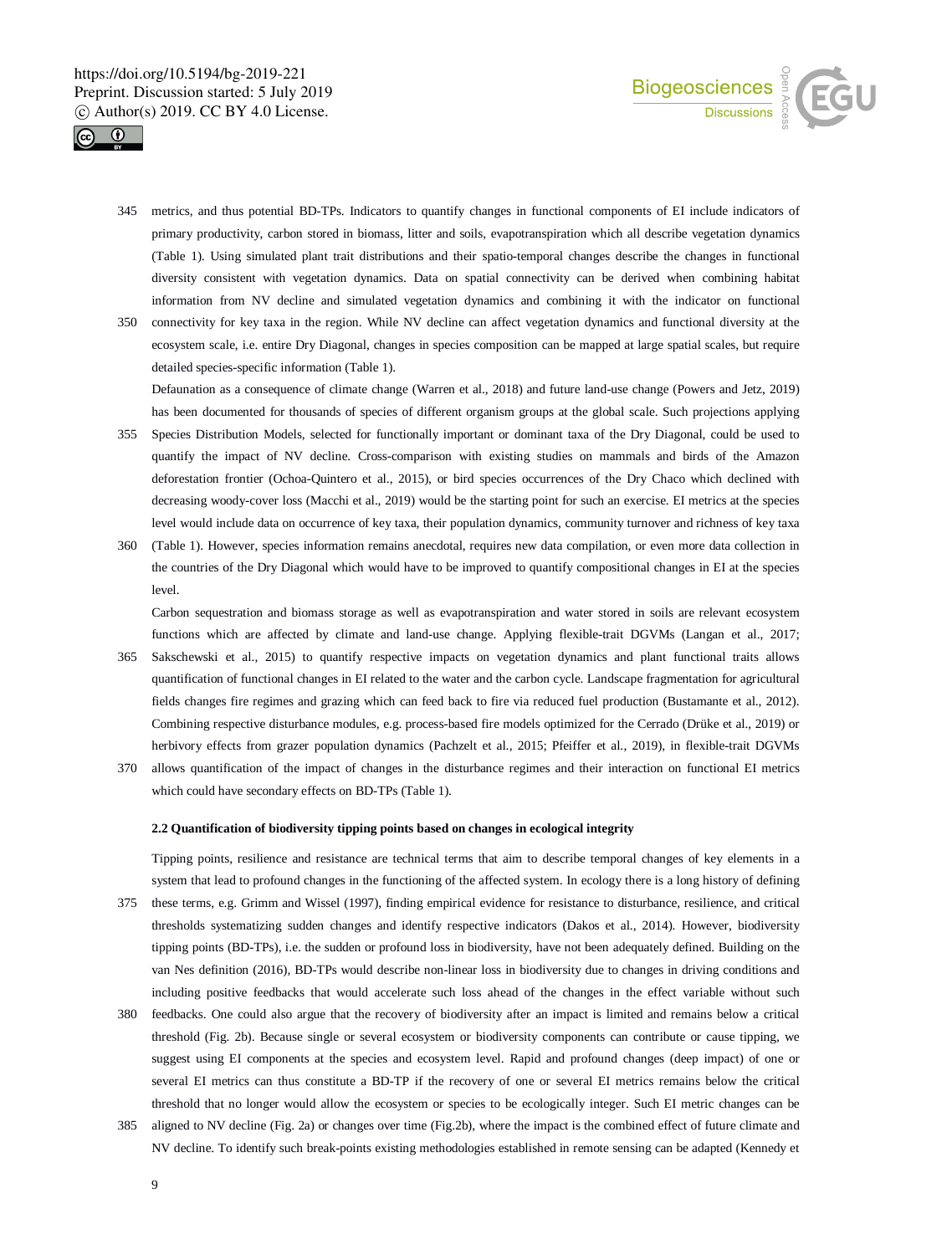



al., 2010; Verbesselt et al., 2016). With decomposing EI metric (time) series into trend, seasonal and remainder (e.g., Roque et al., 2018), slow evolving processes and abrupt events can be identified with segmenting respective data series. Early warning signals of biodiversity collapse across gradients have been quantified for tropical forest loss (Roque et al. 2018).

- 390 Early warning signals of tipping, such as a critical slowing down of the recovery rates in EI metrics, could then be based on indicators suggested by Dakos et al. (2012). However, since a decline in EI can consist of one or several indicators, multivariate statistical analysis is additionally required to identify simultaneous, delayed tipping or cascading effects (Fig. 3,  $3<sup>rd</sup>$  column). We expect that such a broad-scale or top-down approach in search for biodiversity tipping points is required in diverse, highly connected (high modularity) ecosystems such as in the Dry Diagonal.
- 395

Ecosystems are multifunctional and show different levels of taxonomic, functional and structural diversity. Sudden and/or profound ecosystem changes due to NV decline will also affect the interactions between biodiversity and ecosystem function. Natural disturbances such as drought, fire, grazing or wind damage additionally influence vegetation dynamics and habitat characteristics. Changing these disturbance regimes, including their interactions, due to combined effects of climate

- 400 change and NV decline, is likely to produce secondary effects on BD-TPs. Climate change will add another level of complexity to how disturbances change the biodiversity-ecosystem function relationships. In order to explain why specific relations between NV decline and EI metric(s) might cause BD-TPs, second-order effects initiated by changes in disturbances could accelerate the occurrence of BD-TPs. Specific processes or attributes need to be included in the analysis that would quantify the resistance, impact and recovery of from these disturbances (Table 2) and need to be linked to the
- 405 tipped EI metric(s). These include attributes and processes describing the ecosystem's adaptation to the disturbance as well as species population dynamics and ecosystem state (productivity, biomass), but also attributes describing the status of functional diversity that links the status of biodiversity to ecosystem functions. These data can be obtained from the flexibletrait DGVMs, high-resolution remote sensing, but requires extensive field-data for capturing changes in species and population dynamics as well as functional or chemical traits. With the identified tipping behaviour of the EI metric(s),

410 additional data analyses of the processes and attributes listed in Table 2 allow the interpretation and explanation of multifactorial characteristics that may underpin BD-TPs. BD-TPs can be identified at a particular site or landscape, but also affect a larger region. To differentiate BD-TPs from disturbance effects, larger regions should show such tipping behaviour, meaning that migration or dispersal of the affected

species cannot compensate local BD loss and thus recovery is delayed or fails. Starting from tipped EI metric(s) at the

- 415 species level, search algorithms can be applied to capture the spatial dimension of tipping to assess when and at which spatial dimension ecosystem-level EI metric are affected or have tipped as well. Here, landscape connectivity as an indicator of structural EI could be a pre-condition for tipping compositional EI metric. Such behaviour could be investigated using techniques from percolation theory. In a next step, algorithms would be applied to then detect cascading effects of BD-TPs due to single or several tipped EI metric(s) (Dekker et al., 2018). It is possible that tipped structural and compositional EI
- 420 also affect functional EI metric which result from changes in disturbance regimes (Table 2). Such cascading effects can occur over time, i.e. different EI metric combinations tip due to the initial BD-TP, or at a different location or region through spatial connection of both affected regions. Because it is difficult to define functions or attributes that might cause BD-TPs a priori, an open search algorithm has the advantage that it is flexible in identifying where and under which conditions BD-TPs might occur and what the temporal and spatial dimension of such tipping might be. Drawing causal diagrams from driver and
- 425 effect relationships could possibly allow to identify cascading effects by combining EI metrics following Rocha et al. (2018), but it remains open if the methods can be applied to the biome scale and to data-scarce regions. In that sense the identification of BD-TP is different from identifying tipping points in the Earth system where it is clear that the dimension of tipping has to affect large-scale elements in the Earth system, such as biomes, ocean circulation systems or ice sheets (cf. Lenton et al., 2008), and tipping those should feed back to climate.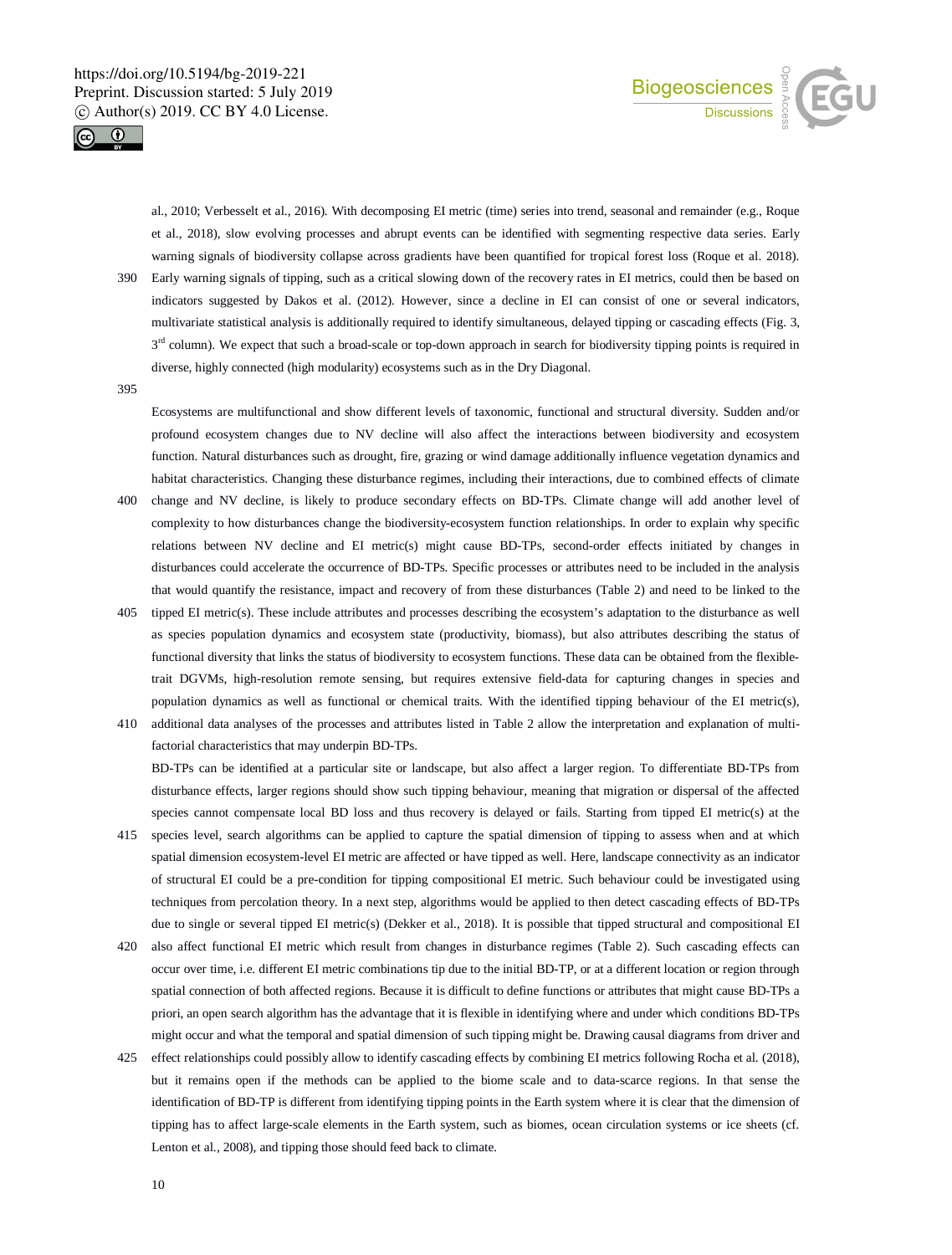



430

#### **2.3 Impacts of biodiversity tipping points on human well-being**

ES are the direct and indirect contributions of ecosystems to human well-being, which are grouped into regulating, provisioning and cultural services (MEA, 2005; TEEB, 2018). Supply and demand of ES changes according to the specific social-ecological context of the study region. Because global ES demand is often not sustainable and causes thereby NV

435 decline or defaunation, trade-offs with other ES or ecosystem functions occur, which increases the risk for cascading regime shifts that affect ES (Rocha et al., 2018). For example, in the tropical and subtropical forests of South America, meat from cattle and agricultural crops, mainly used for feeding livestock, are the most important provisioning ES at the macroeconomic scale (Balvanera et al. 2011), although these hardly contribute to improve the well-being of local communities, who may only derive indirect benefits from these activities (e.g. in terms of labour opportunities and income), while they

440 may be affected by cumulate impacts – or ES disservices (e.g. in terms of health related to chemical inputs in intensive soy bean cultivation, loss of land and biodiversity). Applying such a global approach to the regional and local scale of the Dry Diagonal remains a challenge and is open to debate. Indeed the assessment of ES demand and provision (in terms of amount and type) therefore depend on which region, scale and actor group is considered. In this respect, the recent IPBES nature's contribution to people approach helps to make

- 445 more visible less tangible, culturally specific ES of importance for indigenous populations, traditional (subsistence) farmers, and more generally those that may not be so readily quantified (c.f. Diaz et al., 2018). ES describe the coupling flow between the ecosystems and society within a social-ecological system (Erb, 2012; Hummel, 2008; Liehr et al., 2017). Changes in EI affect the coupling flow and thus the ES supply. Land-use intensification in the Argentinian Dry Chaco can promote social conflicts among landholders with different preferences for ES (Mastrangelo and
- 450 Laterra, 2015). Using participatory approaches can here help to identify and describe land tenure conflicts in the context of different cultures of social and environmental interests (Seghezzo et al., 2017). Here, it is therefore essential to establish the link between tipped EI metric(s) and affected ES supply to be able to describe the potential risk for trade-offs with ES demand of the different actors in the SES (Fig. 3, 4<sup>th</sup> column).

With the obtained knowledge on tipped EI metric(s) and the mechanisms (processes and attributes affected), how the supply

- 455 of a specific ES is affected can be described. To analyse this link requires combinations of site or region-specific information on ES demand and detailed case studies that unravel the complexity of the social-ecological contexts at hand and illustrate emblematic local communities, i.e. their social structure, lifestyle, world views, degree of integration in the dominant culture and market economy, type of production system, customary legislation and local governance, to name but a few important dimensions that will influence the vulnerability and resilience of local communities to biodiversity tipping over the long
- 460 term. The key methodological challenge here is to collect sufficient, complementary information on how ES demand and related social-ecological implications may change. This requires close communication between different research teams and involved stakeholders, as well as iterative test phases to refine which EI indicator combination are more likely to occur the ES demand they may relate to.

At the same time, wider social-ecological implications of BD-TP for ES can also imply distal linkages which can be critical 465 for the export-oriented economies of, e.g. Argentina and Brazil. ES assessments, however, often overlook distant, diffuse and delayed impacts on ES resulting from social-ecological teleconnections. These effects are sometimes called off-site

effects, displacement effects or off-stage burdens (Seppelt et al. 2011, Pascual et al. 2017). Applied to our case, local BD-TP and related ES changes may lead to rapid and profound loss in ES in distant areas outside the Dry Diagonal. Potential distal linkages in ES need to be understood so that place-based policies that aim at solving local ES loss in the Dry Diagonal may

470 not result distant ES burdens that may be invisible to, and thus underestimated by, local stakeholder groups. Mapping potential distal linkages using qualitative information could help to avoid such situation and reduce the risk of wider social-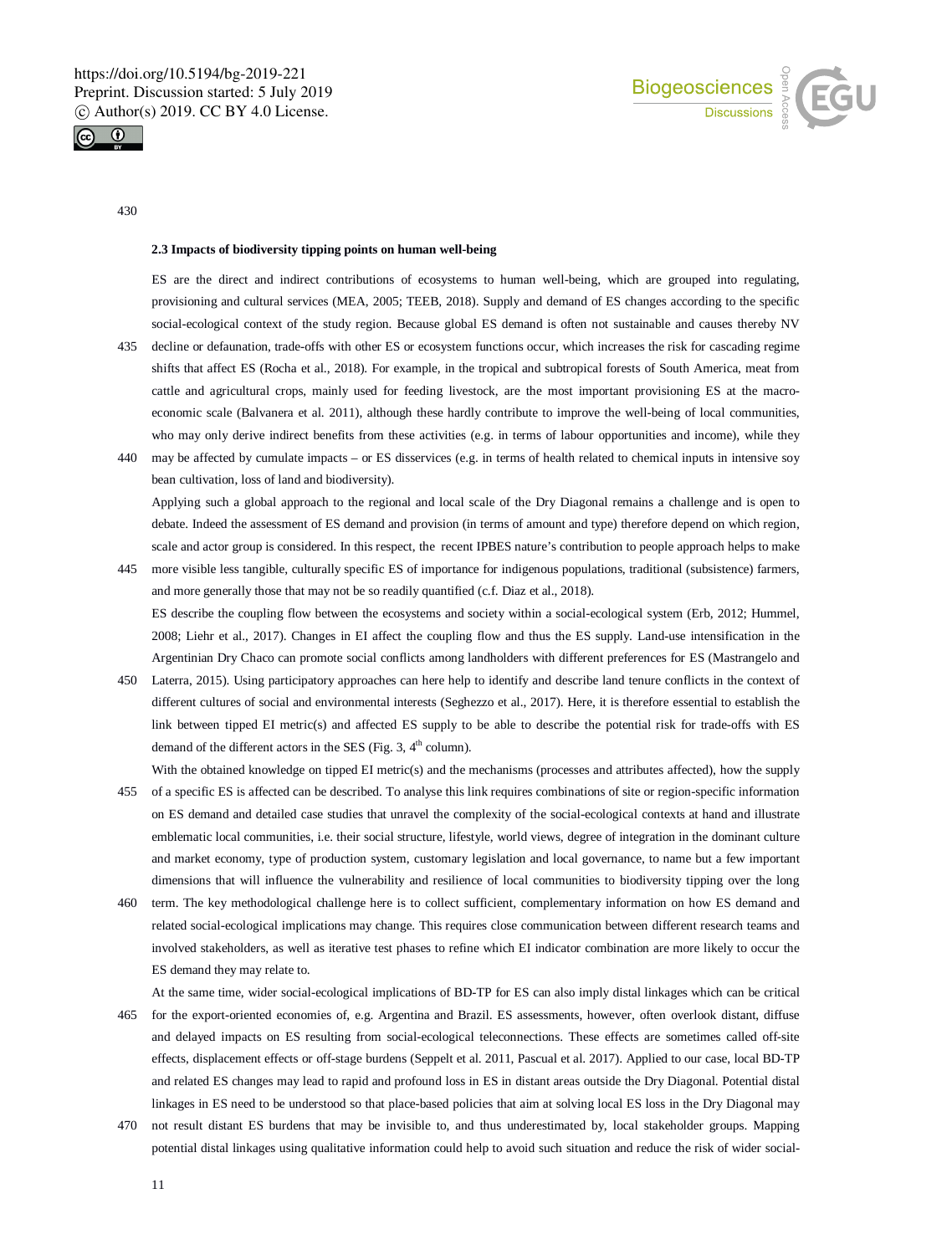

ecological tipping. To this end, Dialogue processes including local and regional experts, sectoral representatives (e.g. agriculture, nature conservation, water management, local and regional governance) and lay members of local communities play a key role in isolating and interpreting the implications of distal linkages in ES.

475

Changing human-nature relationships also imply new challenges for nature conservation and related policy-making. In order to formulate comprehensive policy and management approaches that can help avoiding BD-TP and consequently potential social tipping, an exhaustive analysis of past and current conservation policies and economic incentives in the different countries of the Dry Diagonal is required. This could comprise a critical revision of area-based conservation instruments,

- 480 ranging from top-down land use restriction and economic incentive schemes, to bottom-up, participatory conservation programmes and hybrid approaches (Lambin et al., 2014). Brazil has a long history of such policies including the Forest Code and legal reserves, but conservation requirements in the Dry Diagonal reach at best 35% of set-aside areas of private properties (Fehlenberg et al., 2017; Soares-Filho et al., 2014). Based on emblematic cases, an important outcome here would be to identify success and failure factors in legal enforcement and the implementation of management strategies. The
- 485 emergence of BD-TP can spatially differentially affect the Dry Diagonal, which will challenge the current conceptualisation of how protected areas should be designed (e.g. in terms of size requirements, ecosystem composition, landscape connectivity, protection status, land use zonation and restrictions). Understanding spatial patterns that may be associated with tipping in the Dry Diagonal can provide important insights to facilitate the designation protected areas that can accommodate future ecological dynamics and their enforcement.
- 490 The ability of some States to effectively enforce environmental legislation to prevent or control deforestation has been put under scrutiny in the Chaco region of Argentina, where provincial governments were apparently unable to adequately enforce the mandate of the national Forest Law and their own forest planning cartography (Volante and Seghezzo, 2018). The second option, 'economic incentives' based on encouraging sustainable behaviours by positive, typically financial incentives, e.g. payments for ES (Wunder, 2015), the Brazilian market for forest quotas (Soares-Filho et al., 2016), incentive
- 495 programs for sustainable production (Le Tourneau and Greissing, 2010) or ecological tax programmes which transfers funds to municipalities according to ecological indicators (Ring, 2008). The third option, 'supply chain agreements' (e.g. soy and beef moratoria established for the Brazilian Amazon, (Gibbs et al., 2015)), aim at incentivizing responsible practices and helping farmers to maintain access to global markets and secure the ability to compete at higher value levels. Integrated livestock-soybean rotation systems saves land and could to incentivized through the Cerrado Soy moratorium and avoid
- 500 further NV decline in the Cerrado (Nepstad et al., 2019). Such agreements once more underline the opportunity to spare land and maintain biodiversity and EI for regions such as the Dry Diagonal. These policy instruments have been developed for the social-ecological context of the Amazon rainforest, e.g. Wunder (2015) and Gibbs et al. (2015), or constitute country-specific regulations such as Brazil's Forest Code (Soares-Filho et al., 2014) or Argentina's Forest zones (Volante and Seghezzo, 2018). They would have to be revisited and carefully discussed to
- 505 assess the applicability of the respective instrument to another country of the Dry Diagonal, while recognized a different social-ecological context if the instrument in question can be applied to avoid BD-TP. One option to capture multiple actors, instruments and social-ecological context is to develop so-called meta-models for the countries of the Dry Diagonal. They would allow the identification of the social-ecological and political context in each country and also allow the validation of the meta-model with policy-makers, scientists and key informants. These meta-model can be based on the efficiency
- 510 parameters of the different conservation instruments using data from existing literature, 2) be complemented by qualitative analysis of the economic, political and social barriers for the establishment of the conservation approaches and instruments, and 3) be developed as a baseline (e.g. business-as-usual scenario) or a scenario to explore different paths in policy change possible to avoid BD-TPs, while they can form the basis of policy recommendations.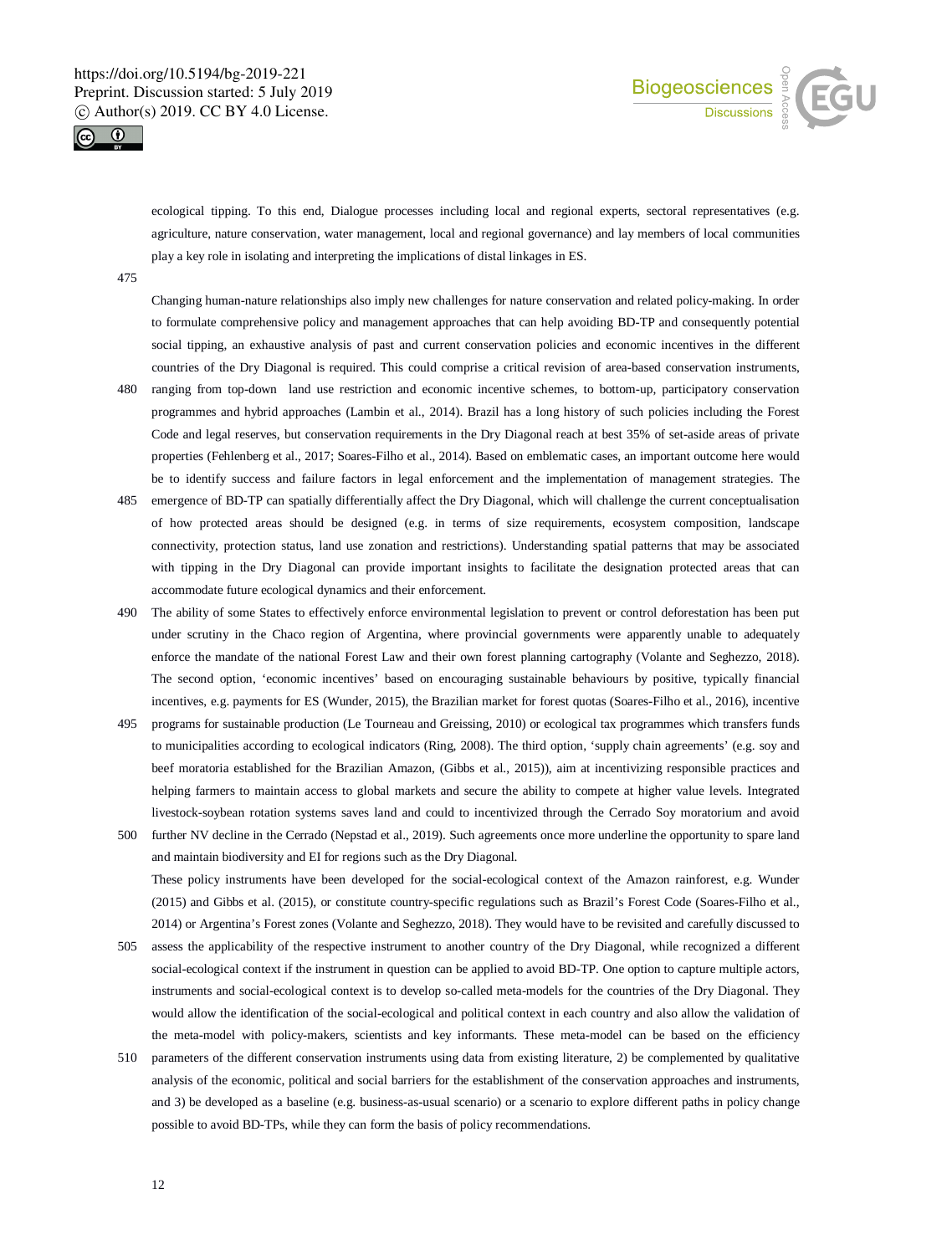



#### **3. Outlook**

- 515 Implementing the methodological framework to identify and analyse changes in ecological integrity that could lead to biodiversity tipping points and impact ES still requires substantial amount of work. It starts with producing a consistent data set on NV decline that follows a coherent classification system for the Cerrado and Dry Chaco covering the time span since the onset of industrial agriculture in the region. It would then form the data basis for quantifying structural EI metrics to capture landscape fragmentation. Furthermore, biodiversity data need to be harmonized and standardized to quantify
- 520 compositional EI metrics. Here, the data basis differs very much among countries and organism groups for which a common protocol would have to be developed. To contextualize the socio-cultural and socio-political conditions leading to NV decline as well as understanding the implications of ES trade-offs requires close collaboration between complementary social-science approaches to better understand the link between BD-TP and ES trade-offs. To obtain quantitative and qualitative data on the societal implications of BD-TPs, participatory approaches that both capture expert and lay knowledge
- 525 in diverse formats are required, while thorough institutional and policy analysis are needed to provide a differentiated, contextualised understanding of the potential opportunities and barriers to social-ecological resilience. The suggested metamodels to identify the different actor groups and their interests, cultural preferences, knowledge and economic basis is one opportunity to include social and political science expertise in the co-design and implementation of the suggested methodological framework.
- 530 To answer scientific insight to guide the design of policy instruments and governance structures that may be effective in avoiding biodiversity tipping points in potentially affected areas should take into account (i) the assessed impact of BD-TP on the supply of regional ES, (ii) the insights on underlying mechanisms of ES trade-offs and distal linkages, and (iii) the valuation of the efficacy of conservation tools. Because each potential strategy and policy mechanism has limitations, different implementation scenarios need to be tested in order to identify an optimal policy mix for the Dry Diagonal. Further,
- 535 maps that indicate potential future risks of biodiversity and social-ecological tipping points in the Dry Diagonal, including the possible distal linkages, could help decision-makers visualize and prioritize land use zoning and conservation management programs. More precisely, to tackle the risk of biodiversity or social-ecological tipping and foster sustainable human-nature relationships, spatially differentiated, policy and conservation measures are needed at national or landscape scale that identify leverage points for intervention through locally appropriate, tailored policy instruments on a case by case
- 540 basis.

### **References**

Aguilar, R., Calvino, A., Ashworth, L., Aguirre-Acosta, N., Carbone, L. M., Albrieu-Llinas, G., Nolasco, M., Ghilardi, A., and Cagnolo, L.: Unprecedented plant species loss after a decade in fragmented subtropical Chaco Serrano forests, PLoS One, 13, e0206738, 2018.

- 545 Alves, F. M., Sartori, Â. L. B., Zucchi, M. I., Azevedo-Tozzi, A. M. G., Tambarussi, E. V., Alves-Pereira, A., and de Souza, A. P.: Genetic structure of two Prosopis species in Chaco areas: A lack of allelic diversity diagnosis and insights into the allelic conservation of the affected species, Ecology and Evolution, 8, 6558-6574, 2018. Andreasen, J. K., O'Neill, R. V., Noss, R., and Slosser, N. C.: Considerations for the development of a terrestrial index of ecological integrity, Ecological Indicators, 1, 21-35, 2001.
- 550 Angelsen, A., Jagger, P., Babigumira, R., Belcher, B., Hogarth, N., Bauch, S., Börner, J., Smith-Hall, C., and S. Wunder: Environmental Income and Rural Livelihoods: A Global-Comparative Analysis, World Development 64 Supplement 1, S12- S28, 2014.

Arévalos, F. M. B. E. O. A. Y.: Monitoreo de los cambios de uso de la tierra en el Gran Chaco, Paraquaria Natural, 3, 6-11, 2015.

555 Arjen Y. Hoekstra, A. K. C., Mesfin M. Mekonnen, Maite M. Aldaya: The Water Footprint Assessment Manual: Setting the Global Standard, Earthscan Ltd., London, UK, and Washington, D.C., 2011. Bahn, M. and Ingrisch, J.: Accounting for Complexity in Resilience Comparisons: A Reply to Yeung and Richardson, and Further Considerations, Trends Ecol Evol, doi: 10.1016/j.tree.2018.06.006, 2018. 2018.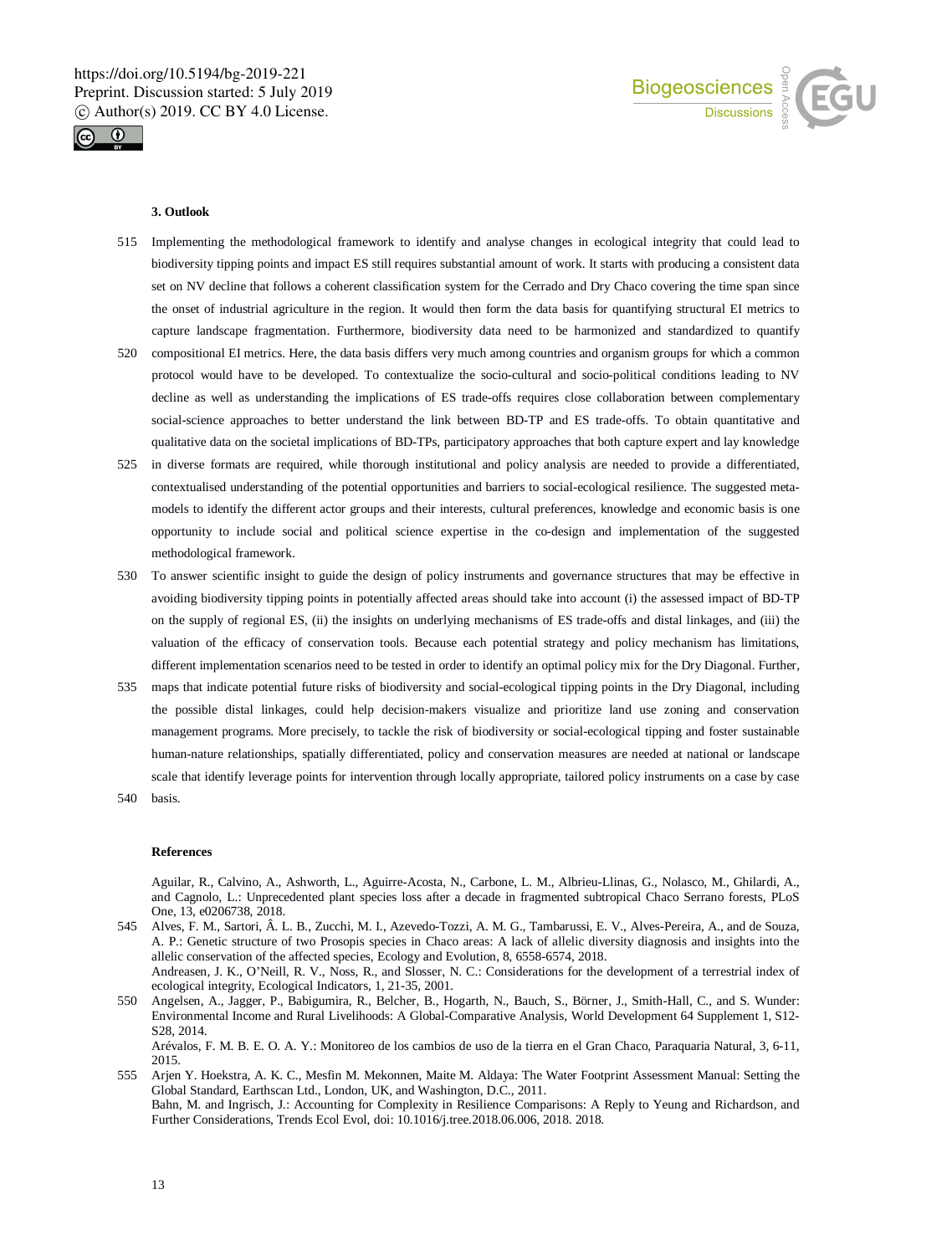



Baldi, G., Houspanossian, J., Murray, F., Rosales, A. A., Rueda, C. V., and Jobbágy, E. G.: Cultivating the dry forests of 560 South America: Diversity of land users and imprints on ecosystem functioning, Journal of Arid Environments, 123, 47-59, 2015.

Banda-R, K., Delgado-Salinas, A., Dexter, K. G., Linares-Palomino, R., Oliveira-Filho, A., Prado, D., Pullan, M., Quintana, C., Riina, R., Rodríguez M., G. M., Weintritt, J., Acevedo-Rodríguez, P., Adarve, J., Álvarez, E., Aranguren B., A., Arteaga, J. C., Aymard, G., Castaño, A., Ceballos-Mago, N., Cogollo, Á., Cuadros, H., Delgado, F., Devia, W., Dueñas, H., Fajardo,

- 565 L., Fernández, Á., Fernández, M. Á., Franklin, J., Freid, E. H., Galetti, L. A., Gonto, R., González-M., R., Graveson, R., Helmer, E. H., Idárraga, Á., López, R., Marcano-Vega, H., Martínez, O. G., Maturo, H. M., McDonald, M., McLaren, K., Melo, O., Mijares, F., Mogni, V., Molina, D., Moreno, N. d. P., Nassar, J. M., Neves, D. M., Oakley, L. J., Oatham, M., Olvera-Luna, A. R., Pezzini, F. F., Dominguez, O. J. R., Ríos, M. E., Rivera, O., Rodríguez, N., Rojas, A., Särkinen, T., Sánchez, R., Smith, M., Vargas, C., Villanueva, B., and Pennington, R. T.: Plant diversity patterns in neotropical dry forests
- 570 and their conservation implications, Science, 353, 1383-1387, 2016. Basualdo, M., Huykman, N., Volante, J. N., Paruelo, J. M., and Piñeiro, G.: Lost forever? Ecosystem functional changes occurring after agricultural abandonment and forest recovery in the semiarid Chaco forests, Science of The Total Environment, 650, 1537-1546, 2019.

Baumann, M., Gasparri, I., Piquer-Rodriguez, M., Gavier Pizarro, G., Griffiths, P., Hostert, P., and Kuemmerle, T.: Carbon 575 emissions from agricultural expansion and intensification in the Chaco, Glob Chang Biol, 23, 1902-1916, 2017a.

- Baumann, M., Israel, C., Piquer-Rodriguez, M., Gavier-Pizarro, G., Volante, J. N., and Kuemmerle, T.: Deforestation and cattle expansion in the Paraguayan Chaco 1987-2012, Regional Environmental Change, 17, 1179-1191, 2017b.
- Baumann, M., Piquer-Rodriguez, M., Fehlenberg, V., Gavier Pizarro, G., and Kuemmerle, T.: Land-use Competition in the South American Chaco. In: Land use Competition. Human-Environment Interactions, Niewöhner, J. (Ed.), Springer, 580 Switzerland, 2016.

Berkes, F., Colding, J., and Folke, C. (Eds.): Navigating social-ecological systems: building resilience for complexity and change, Cambridge University Press, Cambridge, UK, 2003.

Bustamante, M., Nardoto, G., Pinto, A., Resende, J., Takahashi, F., and Vieira, L. C. G.: Potential impacts of climate change on biogeochemical functioning of Cerrado ecosystems, Braz. J. Biology, 72 2012.

585 Cáceres, D. M., Tapella, E., Quétier, F., and Díaz, S.: The social value of biodiversity and ecosystem services from the perspectives of different social actors, Ecology and Society, 20, 2015.

Caldas, M. M., Goodin, D., Sherwood, S., Campos Krauer, J. M., and Wisely, S. M.: Land-cover change in the Paraguayan Chaco: 2000–2011, Journal of Land Use Science, 10, 1-18, 2015.

- Carpenter, S., Walker, B., Anderies, J. M., and Abel, N.: From Metaphor to Measurement: Resilience of What to What?, 590 Ecosystems, 4, 765-781, 2014.
- Christensen, J. H., K. Krishna Kumar, E. Aldrian, S.-I. An, I.F.A. Cavalcanti, M. de Castro, W. Dong, P. Goswami, A. Hall, J.K. Kanyanga, A. Kitoh, J. Kossin, N.-C. Lau, J. Renwick, D.B. Stephenson, Xie, S.-P., and Zhou, T.: Climate Phenomena and their Relevance for Future Regional Climate Change. . In: Climate Change 2013: The Physical Science Basis. Contribution of Working Group I to the Fifth Assessment Report of the Intergovernmental Panel on Climate Change
- 595 Stocker, T. F., D. Qin, G.-K. Plattner, M. Tignor, S.K. Allen, J. Boschung, A. Nauels, Y. Xia, V. Bex and P.M. Midgley (Ed.), Cambridge University Press, Cambridge, United Kingdom and New York, NY, USA, 2013. Davidson, J. L., Jacobson, C., Lyth, A., Dedekorkut-Howes, A., Baldwin, C. L., Ellison, J. C., Holbrook, N. J., Howes, M. J., Serrao-Neumann, S., Singh-Peterson, L., and Smith, T. F.: Interrogating resilience: toward a typology to improve its operationalization, Ecology and Society, 21, 2016.
- 600 Defourny P, Boettcher M, Bontemps S, Kirches G, Krueger O, Lamarche C, Lembrée C, Radoux J, Verheggen A (2014) Algorithm theoretical basis document for land cover climate change initiative. Technical report, European Space Agency. Dekker, M. M., von der Heydt, A. S., and Dijkstra, H. A.: Cascading transitions in the climate system, Earth System Dynamics, 9, 1243-1260, 2018.
- Diaz, S., Pascual, U., Stenseke, M., Martin-Lopez, B., Watson, R. T., Molnar, Z., Hill, R., Chan, K. M. A., Baste, I. A., 605 Brauman, K. A., Polasky, S., Church, A., Lonsdale, M., Larigauderie, A., Leadley, P. W., van Oudenhoven, A. P. E., van der Plaat, F., Schroter, M., Lavorel, S., Aumeeruddy-Thomas, Y., Bukvareva, E., Davies, K., Demissew, S., Erpul, G., Failler, P., Guerra, C. A., Hewitt, C. L., Keune, H., Lindley, S., and Shirayama, Y.: Assessing nature's contributions to people, Science, 359, 270-272, 2018.
- Diniz-Filho, J. A. F., Oliveira, G. d., Lobo, F., Ferreira, L. G., Bini, L. M., and Rangel, T. F. L. V. B.: Agriculture, habitat 610 loss and spatial patterns of human occupation in a biodiversity hotspot, Scientia Agricola (Piracicaba, Braz.), 66, 764-771, 2009.

Diniz, M. F., Goncalves, T. V., and Brito, D.: Last of the green: identifying priority sites to prevent plant extinctions in Brazil, Oryx, 51, 131-136, 2017.

Dodonov, P., Braga, A. L., Harper, K. A., and Matos, D. M. S.: Edge influence on plant litter biomass in forest and savanna 615 in the Brazilian cerrado, Austral Ecology, 42, 187-197, 2017.

- Drüke, M., Forkel, M., von Bloh, W., Sakschewski, B., Cardoso, M., Bustamante, M., Kurths, J., and Thonicke, K.: Improving the LPJmL4-SPITFIRE vegetation-fire model for South America using satellite data, Geosci. Model Dev. Discuss., 2019, 1-27, 2019.
- Eloy, L., Aubertin, C., Toni, F., Lúcio, S. L. B., and Bosgiraud, M.: On the margins of soy farms: traditional populations and 620 selective environmental policies in the Brazilian Cerrado, The Journal of Peasant Studies, 43, 494-516, 2016.
- Erb, K.-H.: How a socio-ecological metabolism approach can help to advance our understanding of changes in land-use intensity, Ecological Economics, 76, 8-14, 2012.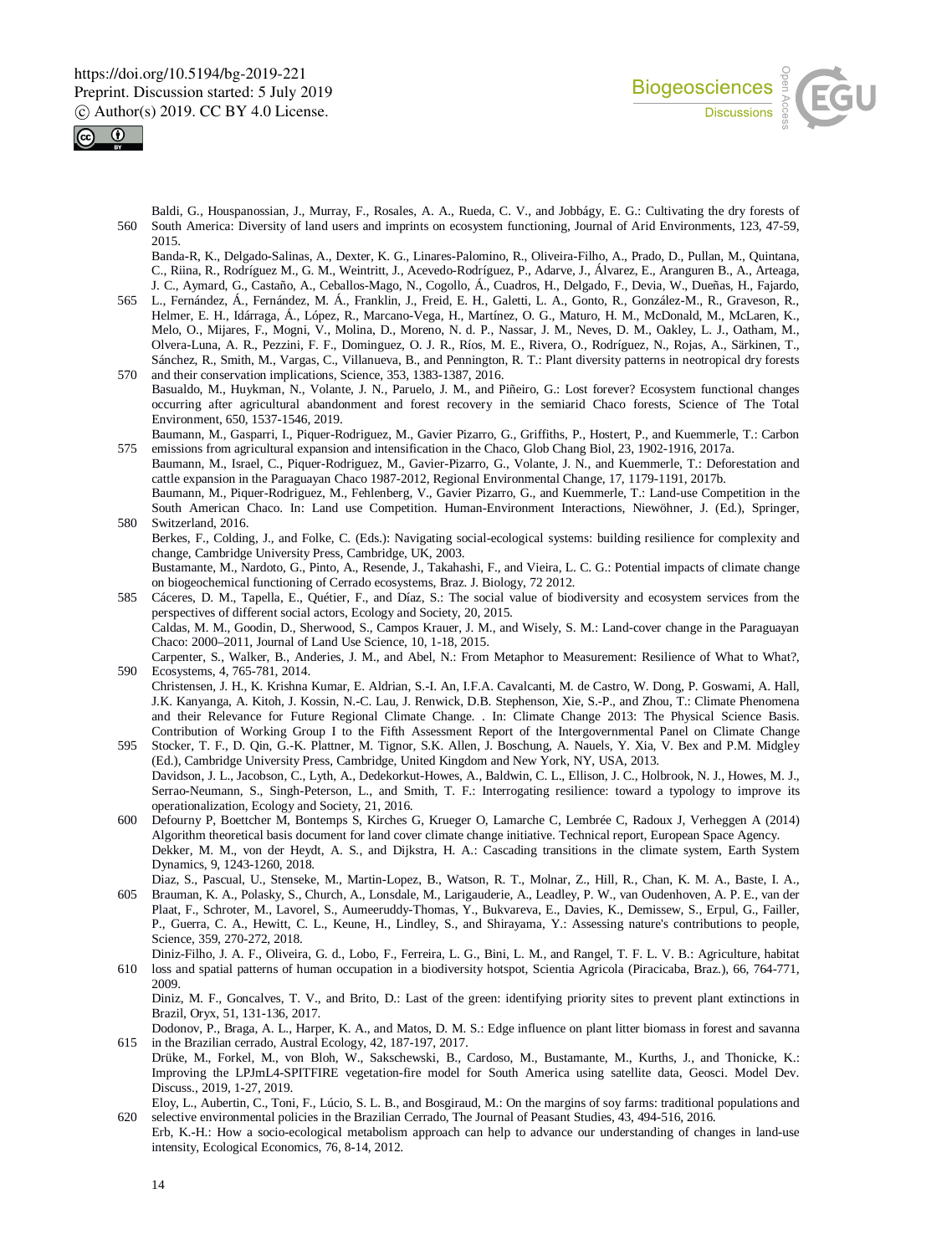



Espirito-Santo, M. M., Leite, M. E., Silva, J. O., Barbosa, R. S., Rocha, A. M., Anaya, F. C., and Dupin, M. G.: Understanding patterns of land-cover change in the Brazilian Cerrado from 2000 to 2015, Philos Trans R Soc Lond B Biol 625 Sci, 371, 2016.

- Fehlenberg, V., Baumann, M., Gasparri, N. I., Piquer-Rodriguez, M., Gavier-Pizarro, G., and Kuemmerle, T.: The role of soybean production as an underlying driver of deforestation in the South American Chaco, Global Environmental Change, 45, 24-34, 2017.
- Folke, C.: Resilience: The emergence of a perspective for social–ecological systems analyses, Global Environmental 630 Change, 16, 253-267, 2006.
	- Folke, C., Biggs, R., Norström, A. V., Reyers, B., and Rockström, J.: Social-ecological resilience and biosphere-based sustainability science, Ecology and Society, 21, 2016.
	- Gibbs, H. K., Rausch, L., Munger, J., Schelly, I., Morton, D. C., Noojipady, P., Soares-Filho, B., Barreto, P., Micol, L., and Walker, N. F.: Brazil's Soy Moratorium, Science, 347, 377-378, 2015.
- 635 Grau, H. R., Gasparri, N. I., and Aide, T. M.: Agriculture expansion and deforestation in seasonally dry forests of north-west Argentina, Environmental Conservation, 32, 140-148, 2005. Grimm, V. and Wissel, C.: Babel, or the ecological stability discussions: an inventory and analysis of terminology and a guide for avoiding confusion, Oecologia, 109, 323-334, 1997.
- Gunderson, L. H.: Ecological resilience in theory and application, Annual Review of Ecological Systematics, 31, 425-439, 640 2000.
- Haddad, N. M.: Habitat fragmentation and its lasting impact on Earth's ecosystems, Science Advances, 2015. 2015. Holling, C. S.: Resilience and stability of ecological systems, Annual Review of Ecology and Systematics, 4, 1-23, 1973. Holling, C. S.: Understanding the Complexity of Economic, Ecological, and Social Systems, Ecosystems, 4, 390-405, 2001. Huaranca, L. L., Iribarnegaray, M.A, Albesa, F., Volante, J.N., Brannstrom, C., and Seghezzo, L.: Social perspectives on
- 645 deforestation, land use change, and economic development in an expanding agricultural frontier in northern Argentina, Ecological Economics, n press, 2019. Hummel, D. (Ed.): Population dynamics and supply systems: a transdisciplinary approach, Campus Verlag, Frankfurt, New York, 2008.
- Jobbágy, E. G., Grau, H. R., Paruelo, J. M., and Viglizzo, E. F.: Farming the Chaco: Tales from both sides of the fence 650 Journal of Arid Environments, 123, 2015.
- Kennedy, R. E., Yang, Z., and Cohen, W. B.: Detecting trends in forest disturbance and recovery using yearly Landsat time series: 1. LandTrendr — Temporal segmentation algorithms, Remote Sensing of Environment, 114, 2897-2910, 2010. Klink, C. and Machado, R.: Conservation of the Brazilian Cerrado, Conserv Biology 19, 707-713, 2005.
- Kuemmerle, T., Altrichter, M., Baldi, G., Cabido, M., Camino, M., Cuellar, E., Cuellar, R. L., Decarre, J., Díaz, S., Gasparri, 655 I., Gavier-Pizarro, G., Ginzburg, R., Giordano, A. J., Grau, H. R., Jobbágy, E., Leynaud, G., Macchi, L., Mastrangelo, M., Matteucci, S. D., Noss, A., Paruelo, J., Piquer-Rodríguez, M., Romero-Muñoz, A., Semper-Pascual, A., Thompson, J., Torrella, S., Torres, R., Volante, J. N., Yanosky, A., and Zak, M.: Forest conservation: Remember Gran Chaco, Science, 355, 465-465, 2017.
- L.E. Hoyos, A. M. C., M.R. Zak,M.V. Vaieretti, D.E. Gorla &M.R. Cabido: Deforestation and precipitation patterns in the 660 arid Chaco forests of central Argentina, Applied Vegetation Science, 16, 260-271, 2013.
- Lambin, E. F., Meyfroidt, P., Rueda, X., Blackman, A., Börner, J., Cerutti, P. O., Dietsch, T., Jungmann, L., Lamarque, P., Lister, J., Walker, N. F., and Wunder, S.: Effectiveness and synergies of policy instruments for land use governance in tropical regions, Global Environmental Change, 28, 129-140, 2014.
- Le Tourneau, F.-M. and Greissing, A.: A quest for sustainability: Brazil nut gatherers of São Francisco do Iratapuru and the 665 Natura Corporation, Geographical Journal, 176, 334-349, 2010. Lehmann, C. E. R.: Savannas Need Protection, Science, 327, 642–643, 2010.

Lenton, T. M.: Environmental Tipping Points. In: Annual Review of Environment and Resources, Vol 38, Gadgil, A. and Liverman, D. M. (Eds.), Annual Review of Environment and Resources, Annual Reviews, Palo Alto, 2013.

- Liehr, S., Röhrig, J., Mehring, M., and Kluge, T.: How the Social-Ecological Systems Concept Can Guide Transdisciplinary 670 Research and Implementation: Addressing Water Challenges in Central Northern Namibia, Sustainability, 9, 1109, 2017. Macchi, L., Baumann, M., Bluhm, H., Baker, M., Levers, C., Grau, H. R., Kuemmerle, T., and Mukul, S.: Thresholds in
- forest bird communities along woody vegetation gradients in the South American Dry Chaco, Journal of Applied Ecology, 56, 629-639, 2019.
- Mapbiomas: Collection 3.1 of Brazil's annual series of land use and land cover maps Mapbiomas (Ed.), 675 www.mapbiomas.org, 2019.

Marchi, P., Bauer, F., Cacciali, P., Yanosky, A., Dujak, M., Dujak, C., Campi, M., Drechsel, S., and Cañiza, B.: Biodiversity in Paraguay. In: Global Biodiversity, Pullaiah, T. (Ed.), Waretown, N.J. (US), 2018. Marini, M. A.: Effects of forest fragmentation on birds of the cerrado region, Brazil, Bird Conservation International, 11, 13- 25, 2001.

- 680 MEA (Ed.): Ecosystems and Human Well-being: Current State and Trends. Findings of the Condition and Trends Working Group of the Millenium Ecosystem Assessment, Island Press, Washington, 2005.
	- Mendonca, A. H., Russo, C., Melo, A. C. G., and Durigan, G.: Edge effects in savanna fragments: a case study in the cerrado, Plant Ecology & Diversity, 8, 493-503, 2015.
- Mendonça, R. d., Felfili, J. M., Walter, B. M. T., Silva-Júnior, M. d., Rezende, A. V., Filgueiras, T. d. S., Nogueira, P. E., 685 and Fagg, C. W.: Flora vascular do bioma Cerrado: checklist com 12.356 espécies, Cerrado: ecologia e flora 2, 422-442, 2008.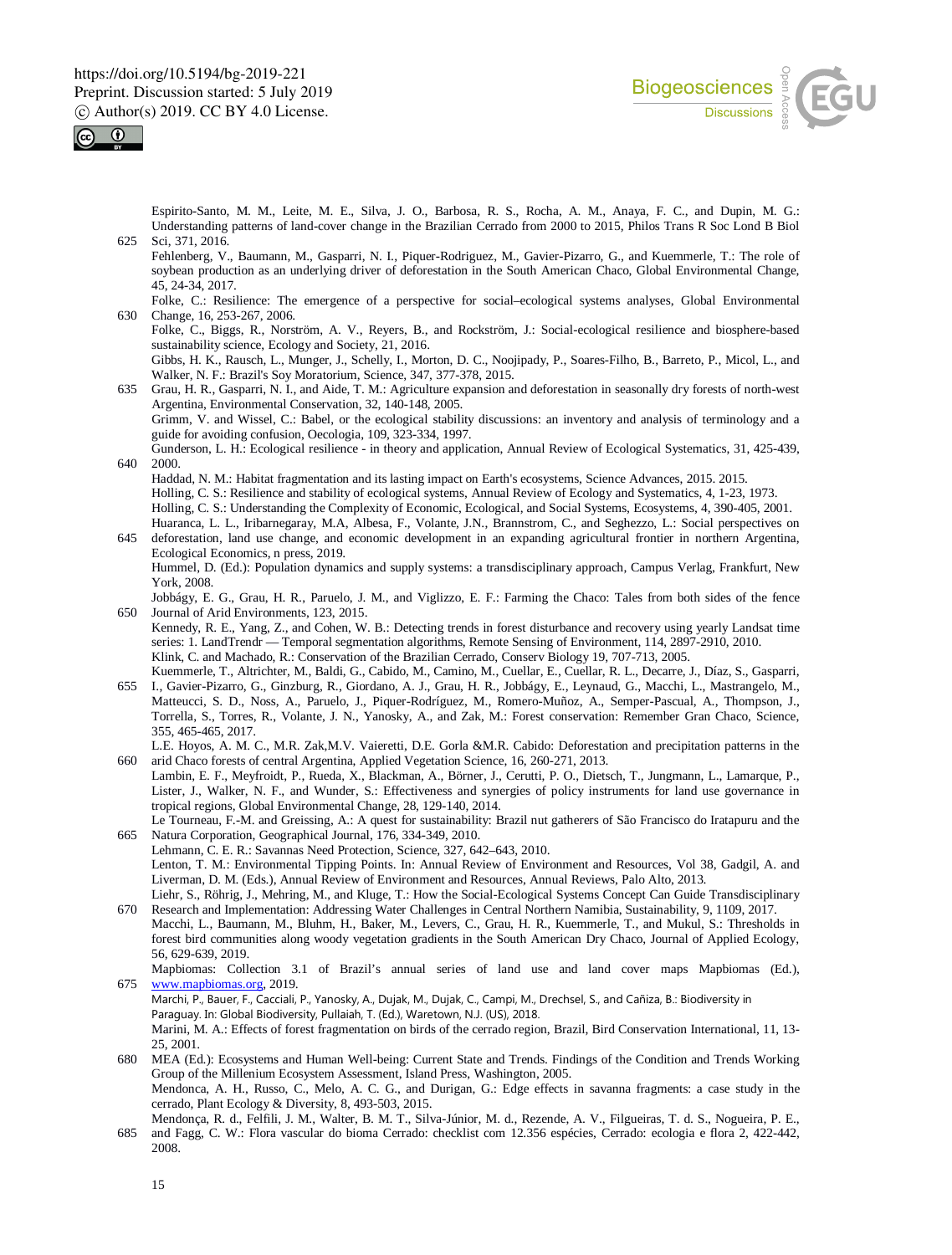



Mereles, M. F., A. Yanosky, J. L. Cartes, J. De Egea, G. Céspedes & R. Goerzen: Corredores biológicos como propuesta para la conservación del Chaco paraguayo: una opción para combinar la producción con la conservación, V Jornadas y II Congreso Argentino de Ecología de Paisajes, 193-195, 2015.

- 690 Midgley, G. F.: Biodiversity and Ecosystem Function, Science, 335, 174-175, 2012. Miles, L., Newton, A. C., DeFries, R. S., Ravilious, C., May, I., Blyth, S., Kapos, V., and Gordon, J. E.: A Global Overview of the Conservation Status of Tropical Dry Forests, Journal of Biogeography, 33, 491-505, 2006. Mitchell, P. J., O'Grady, A. P., Pinkard, E. A., Brodribb, T. J., Arndt, S. K., Blackman, C. J., Duursma, R. A., Fensham, R. J., Hilbert, D. W., Nitschke, C. R., Norris, J., Roxburgh, S. H., Ruthrof, K. X., and Tissue, D. T.: An ecoclimatic framework
- 695 for evaluating the resilience of vegetation to water deficit, Glob Chang Biol, 22, 1677-1689, 2016. Mónica Liliana Vega, M. A. I., María Eugenia Hernández, José Luis Arzeno, Ramón Osinaga, Ana Liliana Zelarayán, Daniel Rodolfo Fernández, Federico Hernán Mónico Serrano, José Norberto Volante, Lucas Seghezzo: Un nuevo método para la evaluación de la sustentabilidad agropecuaria en la provincia de Salta, Argentina. , Revista de Investigaciones Agropecuarias, North America, 41, 168-178, 2015.
- 700 Murphy, J. M., Sexton, D. M. H., Barnett, D. N., Jones, G. S., Webb, M. J., Collins, M., and Stainforth, D. A.: Quantification of modelling uncertainties in a large ensemble of climate change simulations, Nature, 430, 768, 2004. Nepstad, L. S., Gerber, J. S., Hill, J. D., Dias, L. C. P., Costa, M. H., and West, P. C.: Pathways for recent Cerrado soybean expansion: extending the soy moratorium and implementing integrated crop livestock systems with soybeans, Environmental Research Letters, 14, 044029, 2019.
- 705 Nori, J., Torres, R., Lescano, J. N., Cordier, J. M., Periago, M. E., Baldo, D., and Di Minin, E.: Protected areas and spatial conservation priorities for endemic vertebrates of the Gran Chaco, one of the most threatened ecoregions of the world, Diversity and Distributions, 22, 1212-1219, 2016. Ostrom, E.: A General Framework for Analyzing Sustainability of Social-Ecological Systems, Science, 325, 419-422, 2009.

Pachzelt, A., Forrest, M., Rammig, A., Higgins, S. I., and Hickler, T.: Potential impact of large ungulate grazers on African 710 vegetation, carbon storage and fire regimes, Global Ecology and Biogeography, 24, 991-1002, 2015. Pardini, R., Bueno, A. de A., Gardner, T. A., Prado, P. I. & Metzger, J. P. : Beyond the Fragmentation Threshold

- Hypothesis: Regime Shifts in Biodiversity Across Fragmented Landscapes. , PlosOne, 5, e13666. Parr, C. L., Lehmann, C. E. R., Bond, W. J., Hoffmann, W. A., and Andersen, A. N.: Tropical grassy biomes: misunderstood, neglected, and under threat. , Trends in Ecology & Evolution 29, 205–213, 2014.
- 715 Periago, M. E., Chillo, V., and Ojeda, R. A.: Loss of mammalian species from the South American Gran Chaco: empty savanna syndrome?, Mammal Review, doi: 10.1111/mam.12031, 2014. n/a-n/a, 2014. Pfeiffer, M., Langan, L., Linstädter, A., Martens, C., Gaillard, C., Ruppert, J. C., Higgins, S. I., Mudongo, E. I., and Scheiter, S.: Grazing and aridity reduce perennial grass abundance in semi-arid rangelands – Insights from a trait-based dynamic vegetation model, Ecological Modelling, 395, 11-22, 2019.
- 720 Piquer-Rodríguez, M., Butsic, V., Gärtner, P., Macchi, L., Baumann, M., Gavier Pizarro, G., Volante, J. N., Gasparri, I. N., and Kuemmerle, T.: Drivers of agricultural land-use change in the Argentine Pampas and Chaco regions, Applied Geography, 91, 111-122, 2018. Quiroga, V. A., Boaglio, G. I., Noss, A. J., and Di Bitetti, M. S.: Critical population status of the jaguar Panthera onca in the
- Argentine Chaco: camera-trap surveys suggest recent collapse and imminent regional extinction, Oryx, 48, 141-148, 2013. 725 Ratter, J. A., Ribeiro, J. F., and Bridgewater, S.: The Brazilian Cerrado Vegetation and Threats to its Biodiversity, Annals of Botany, 80, 223-230, 1997. Resende, F. M., Cimon-Morin, J., Poulin, M., Meyer, L., and Loyola, R.: Consequences of delaying actions for safeguarding ecosystem services in the Brazilian Cerrado, Biological Conservation, 234, 90-99, 2019. Ring, I.: Integrating local ecological services into intergovernmental fiscal transfers: The case of the ecological ICMS in
- 730 Brazil, Land Use Policy, 25, 485-497, 2008. Rocha, J. C., Peterson, G., Bodin, O., and Levin, S.: Cascading regime shifts within and across scales, Science, 362, 1379-+, 2018.

Rodrigues, M. E., de Oliveira Roque, F., Quintero, J. M. O., de Castro Pena, J. C., de Sousa, D. C., and De Marco Junior, P.: Nonlinear responses in damselfly community along a gradient of habitat loss in a savanna landscape, Biological Conservation, 194, 113-120, 2016.

Sano, E. E., Rosa, R., Brito, J. L. S., and Ferreira, L. G.: Land cover mapping of the tropical savanna region in Brazil, Environmental Monitoring and Assessment, 166, 113-124, 2010.

Seghezzo, L., Venencia, C., Buliubasich, E. C., Iribarnegaray, M. A., and Volante, J. N.: Participatory, Multi-Criteria Evaluation Methods as a Means to Increase the Legitimacy and Sustainability of Land Use Planning Processes. The Case of 740 the Chaco Region in Salta, Argentina, Environ Manage, 59, 307-324, 2017.

Seghezzo, L., Volante, J. N., Paruelo, J. M., Somma, D. J., Buliubasich, E. C., Rodríguez, H. E., Gagnon, S., and Hufty, M.: Native Forests and Agriculture in Salta (Argentina), The Journal of Environment & Development, 20, 251-277, 2011. Slik, J. W. F. and Franklin, J. and Arroyo-Rodriguez, V. and Field, R. and Aguilar, S. and Aguirre, N. and Ahumada, J. and

Aiba, S. I. and Alves, L. F. and K, A. and Avella, A. and Mora, F. and Aymard, C. G. and Baez, S. and Balvanera, P. and 745 Bastian, M. L. and Bastin, J. F. and Bellingham, P. J. and van den Berg, E. and da Conceicao Bispo, P. and Boeckx, P. and Boehning-Gaese, K. and Bongers, F. and Boyle, B. and Brambach, F. and Brearley, F. Q. and Brown, S. and Chai, S. L. and

- Chazdon, R. L. and Chen, S. and Chhang, P. and Chuyong, G. and Ewango, C. and Coronado, I. M. and Cristobal-Azkarate, J. and Culmsee, H. and Damas, K. and Dattaraja, H. S. and Davidar, P. and DeWalt, S. J. and Din, H. and Drake, D. R. and Duque, A. and Durigan, G. and Eichhorn, K. and Eler, E. S. and Enoki, T. and Ensslin, A. and Fandohan, A. B. and Farwig,
- 750 N. and Feeley, K. J. and Fischer, M. and Forshed, O. and Garcia, Q. S. and Garkoti, S. C. and Gillespie, T. W. and Gillet, J.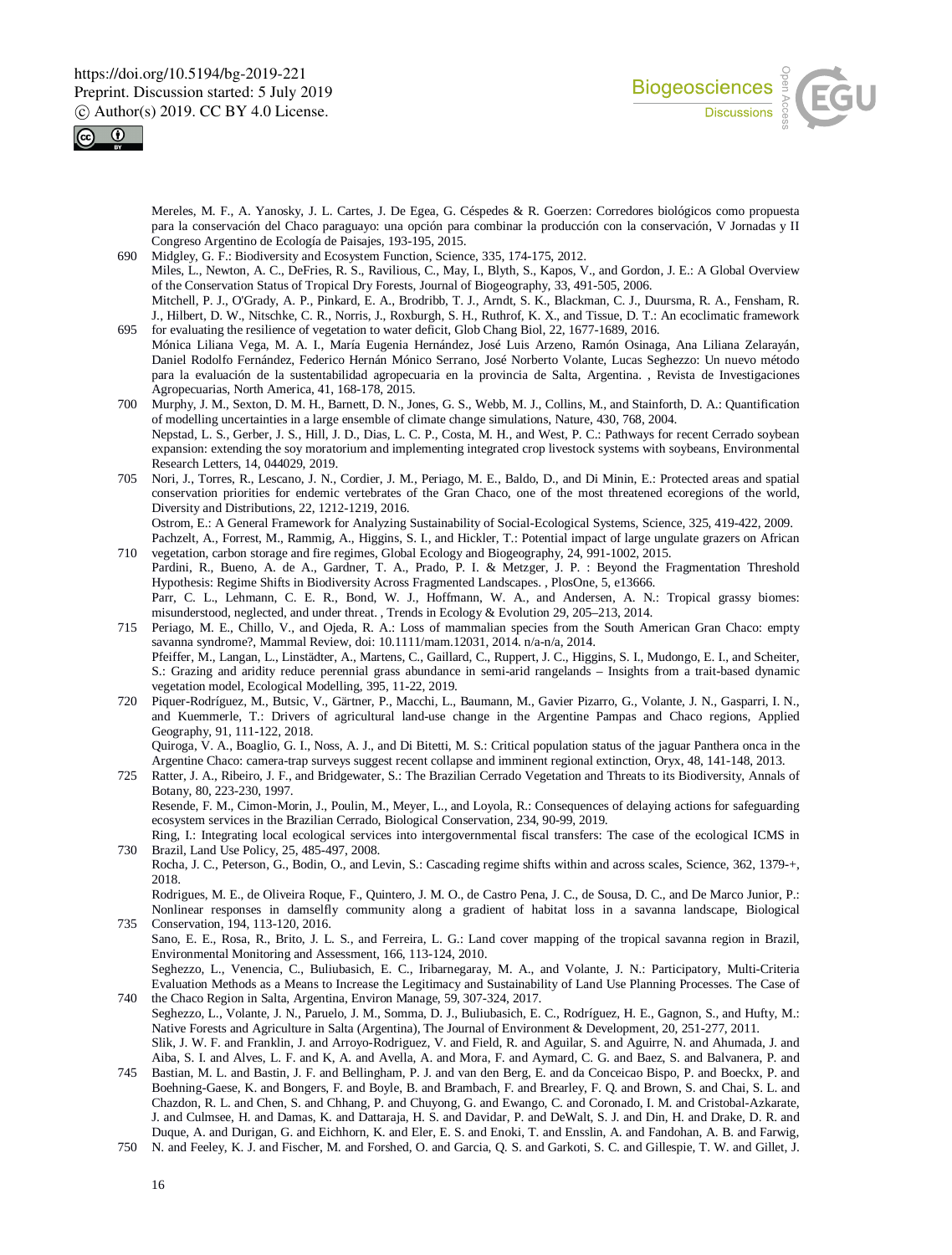



F. and Gonmadje, C. and Granzow-de la Cerda, I. and Griffith, D. M. and Grogan, J. and Hakeem, K. R. and Harris, D. J. and Harrison, R. D. and Hector, A. and Hemp, A. and Homeier, J. and Hussain, M. S. and Ibarra-Manriquez, G. and Hanum, I. F. and Imai, N. and Jansen, P. A. and Joly, C. A. and Joseph, S. and Kartawinata, K. and Kearsley, E. and Kelly, D. L. and Kessler, M. and Killeen, T. J. and Kooyman, R. M. and Laumonier, Y. and Laurance, S. G. and Laurance, W. F. and Lawes,

- 755 M. J. and Letcher, S. G. and Lindsell, J. and Lovett, J. and Lozada, J. and Lu, X. and Lykke, A. M. and Mahmud, K. B. and Mahayani, N. P. D. and Mansor, A. and Marshall, A. R. and Martin, E. H. and Calderado Leal Matos, D. and Meave, J. A. and Melo, F. P. L. and Mendoza, Z. H. A. and Metali, F. and Medjibe, V. P. and Metzger, J. P. and Metzker, T. and Mohandass, D. and Munguia-Rosas, M. A. and Munoz, R. and Nurtjahy, E. and de Oliveira, E. L. and Onrizal and Parolin, P. and Parren, M. and Parthasarathy, N. and Paudel, E. and Perez, R. and Perez-Garcia, E. A. and Pommer, U. and Poorter,
- 760 L. and Qie, L. and Piedade, M. T. F. and Pinto, J. R. R. and Poulsen, A. D. and Poulsen, J. R. and Powers, J. S. and Prasad, R. C. and Puyravaud, J. P. and Rangel, O. and Reitsma, J. and Rocha, D. S. B. and Rolim, S. and Rovero, F. and Rozak, A. and Ruokolainen, K. and Rutishauser, E. and Rutten, G. and Mohd Said, M. N. and Saiter, F. Z. and Saner, P. and Santos, B. and Dos Santos, J. R. and Sarker, S. K. and Schmitt, C. B. and Schoengart, J. and Schulze, M. and Sheil, D. and Sist, P. and Souza, A. F. and Spironello, W. R. and Sposito, T. and Steinmetz, R. and Stevart, T. and Suganuma, M. S. and Sukri, R. and
- 765 Sultana, A. and Sukumar, R. and Sunderland, T. and Supriyadi and Suresh, H. S. and Suzuki, E. and Tabarelli, M. and Tang, J. and Tanner, E. V. J. and Targhetta, N. and Theilade, I. and Thomas, D. and Timberlake, J. and de Morisson Valeriano, M. and van Valkenburg, J. and Van Do, T. and Van Sam, H. and Vandermeer, J. H. and Verbeeck, H. and Vetaas, O. R. and Adekunle, V. and Vieira, S. A. and Webb, C. O. and Webb, E. L. and Whitfeld, T. and Wich, S. and Williams, J. and Wiser, S. and Wittmann, F. and Yang, X. and Adou Yao, C. Y. and Yap, S. L. and Zahawi, R. A. and Zakaria, R. and Zang, R.:
- 770 Phylogenetic classification of the world's tropical forests, Proc Natl Acad Sci U S A, 115, 1837-1842, 2018. Soares-Filho, B., Rajão, R., Macedo, M., Carneiro, A., Costa, W., Coe, M., Rodrigues, H., and Alencar, A.: Cracking Brazil's Forest Code, Science, 344, 363-364, 2014. Soares-Filho, B., Rajao, R., Merry, F., Rodrigues, H., Davis, J., Lima, L., Macedo, M., Coe, M., Carneiro, A., and Santiago, L.: Brazil's Market for Trading Forest Certificates, PLoS One, 11, e0152311, 2016.
- 775 Strassburg, B. B. N., Brooks, T., Feltran-Barbieri, R., Iribarrem, A., Crouzeilles, R., Loyola, R., Latawiec, A. E., Oliveira Filho, F. J. B., Scaramuzza, C. A. M., Scarano, F. R., Soares-Filho, B., and Balmford, A.: Moment of truth for the Cerrado hotspot, Nat Ecol Evol, 1, 99, 2017.

Swift, T. L. and Hannon, S. J.: Critical thresholds associated with habitat loss: a review of the concepts, evidence, and applications, Biological Reviews 85, 35–53, 2010.

780 TEEB: TEEB for Agriculture & Food: Scientific and Economic Foundations, UN Environment, Geneva, 414 pp., 2018. Vallejos, M., Volante, J. N., Mosciaro, M. J., Vale, L. M., Bustamante, M. L., and Paruelo, J. M.: Transformation dynamics of the natural cover in the Dry Chaco ecoregion: A plot level geo-database from 1976 to 2012, Journal of Arid Environments, 123, 3-11, 2015.

Veiga, J. A. P., Rao, V. B., and Franchito, S. H.: Heat and moisture budgets of the Walker circulation and associated rainfall 785 anomalies during El Nino events, Int. J. Climatol., 25, 193-213, 2005.

Vera, C. S. and Díaz, L.: Anthropogenic influence on summer precipitation trends over South America in CMIP5 models, International Journal of Climatology, 35, 3172-3177, 2015. Verbesselt, J., Umlauf, N., Hirota, M., Holmgren, M., Van Nes, E. H., Herold, M., Zeileis, A., and Scheffer, M.: Remotely sensed resilience of tropical forests, Nature Climate Change, 6, 1028, 2016.

- 790 Volante, J. N., Mosciaro, M. J., Gavier-Pizarro, G. I., and Paruelo, J. M.: Agricultural expansion in the Semiarid Chaco: Poorly selective contagious advance., Land Use Policy, 55, 154–165, 2016. Volante, J. N. and Paruelo, J. M.: Is forest or Ecological Transition taking place? Evidence for the Semiarid Chaco in Argentina, Journal of Arid Environments, 123, 21-30, 2015. Volante, J. N. and Seghezzo, L.: Can't See the Forest for the Trees: Can Declining Deforestation Trends in the Argentinian
- 795 Chaco Region be Ascribed to Efficient Law Enforcement?, Ecological Economics, 146, 408-413, 2018. Warren, R., Price, J., Graham, E., Forstenhaeusler, N., and VanDerWal, J.: The projected effect on insects, vertebrates, and plants of limiting global warming to 1.5°C rather than 2°C, Science, 360, 791-795, 2018. Wunder, S.: Revisiting the concept of payments for environmental services, Ecological Economics, 117, 234-243, 2015. Wurtzebach, Z. and Schultz, C.: Measuring Ecological Integrity: History, Practical Applications, and Research
- 800 Opportunities, BioScience, 66, 446-457, 2016. Yanosky, A. A.: The Challenge of Conserving a Natural Chaco habitat, Paraquaria Natural, 1, 32-34, 2013a. Yanosky, A. A.: Paraguay's challenge of conserving natural habitats and biodiversity with global markets demanding for products. In: Conservation Biology: Voices from the Tropics, Navjot S. Sodhi, L. G., and Peter H. Raven (Ed.), John Wiley & Sons, Ltd. , 2013b.
- 805 Zak, M. R., Cabido, M., Caceres, D., and Diaz, S.: What drives accelerated land cover change in central Argentina? Synergistic consequences of climatic, socioeconomic, and technological factors, Environ Manage, 42, 181-189, 2008. Zemp, D. C., Schleussner, C. F., Barbosa, H. M., Hirota, M., Montade, V., Sampaio, G., Staal, A., Wang-Erlandsson, L., and Rammig, A.: Self-amplified Amazon forest loss due to vegetation-atmosphere feedbacks, Nat Commun, 8, 14681, 2017.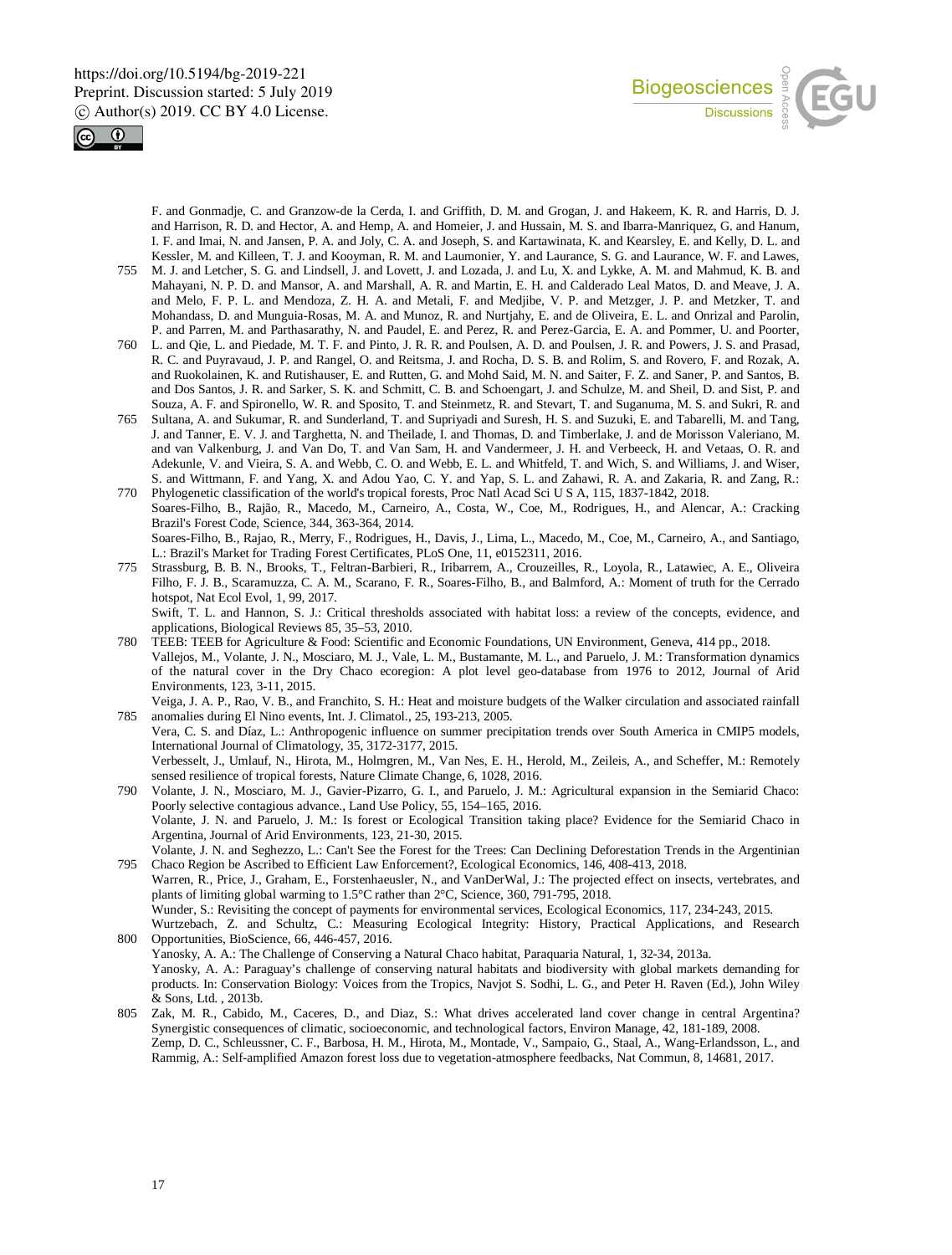



# 810 **Acknowledgements**

The authors acknowledge funding from the German Federal Ministry of Science and Education (BMBF) for the project "Managing risks of biodiversity tipping points in South America's deforestation frontiers - Biodiv4Future", grant number 01LC1718A. Cristina de la Vega-Leinert is grateful for the support from the German Research Foundation under the project No. (V659/2-1). We thank the organizers and participants of the workshops in Bogotá (Columbia), Tucúman (Argentina), 815 and Brasilia (Brazil) in 2017. Furthermore, we thank Fabiana Arevalos (Guyra Paraguay), Ralf Seppelt (UFZ Leipzig), Tobias Kümmerle (HU Berlin), Julieta Delcarre and Gregorio Gavier Pizarro from INTA Buenos Aires (Argentina) for their

**Figures**





contribution to the methodological framework and concept of this paper.

820 **Figure 1: Map of the Cerrado and Dry Chaco in the Dry Diagonal study region, showing the dominant land cover (areas dominated by agriculture in light red, areas dominated by natural vegetation in green, water bodies are shown in blue). Inserted map shows the location of the study region in South America. Land cover data are based on ©ESA CCI Land Cover Data set (Defourny et al. 2014).**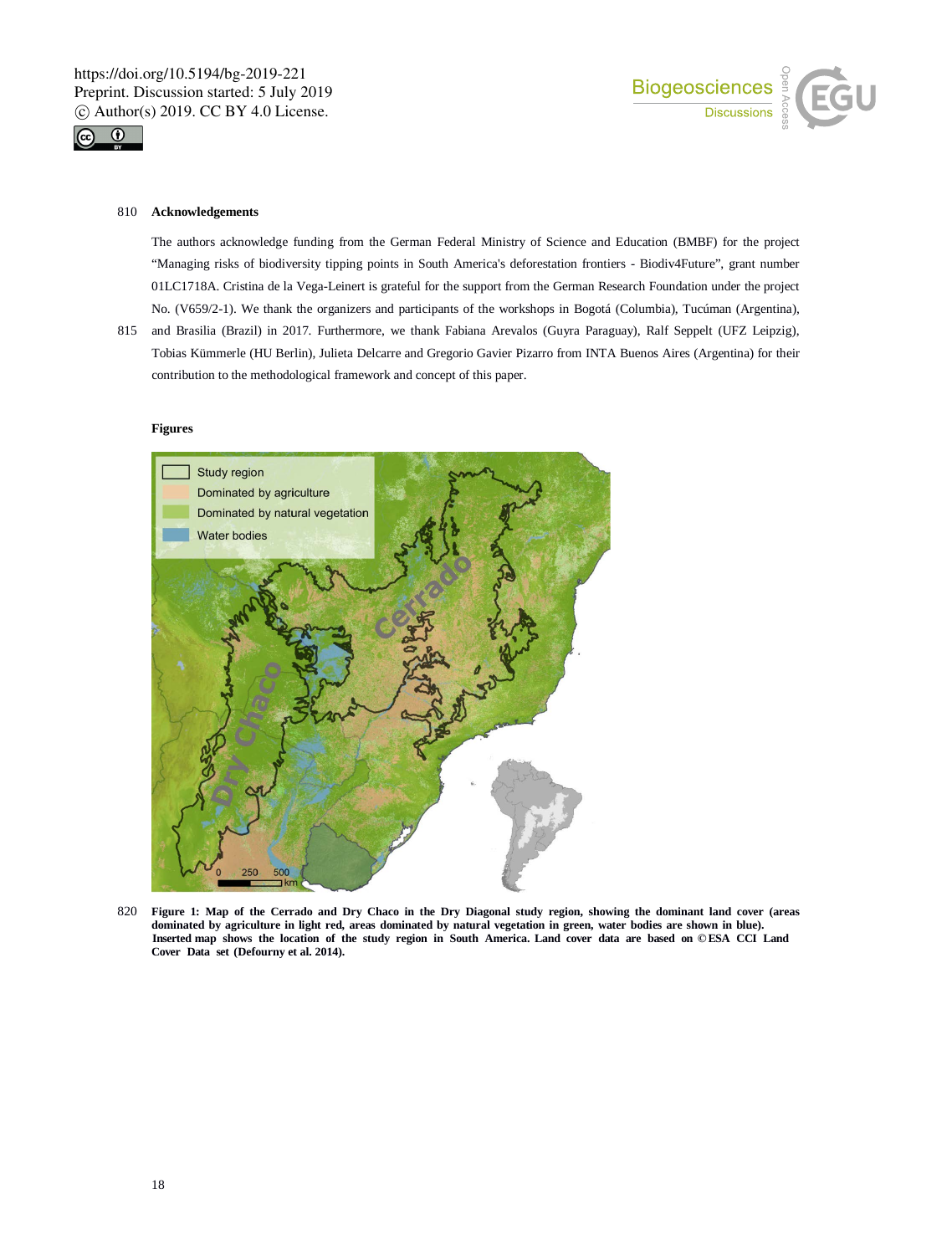





825

**Figure 2: Definition of ecological resilience and biodiversity tipping points: a) Systematic exploration and b) time-series analysis.**  An ecosystem is exposed to NV decline forming a step function and disturbance impacts. NV decline is critical (NV<sub>crit</sub>) when the **corresponding Ecological Integrity indicator V cannot recover from the impact (Vcrit,E). An ecosystem is resistant when no break**  point NV<sub>B</sub> at time t can be found. It is resilient to a specific impact when it is able to recover a substantial portion of the average EI<br>830 value (V<sub>2,3</sub> >V<sub>crit,E</sub>) after half of the average recovery time (b). Due to **incomplete and a net change remains, accounting for variability in ecosystem response and multiple ecosystem states. The combination of NV decline and disturbance impacts can lead to internal feedbacks which further reduce the threshold for NV decline (NVcrit,E )**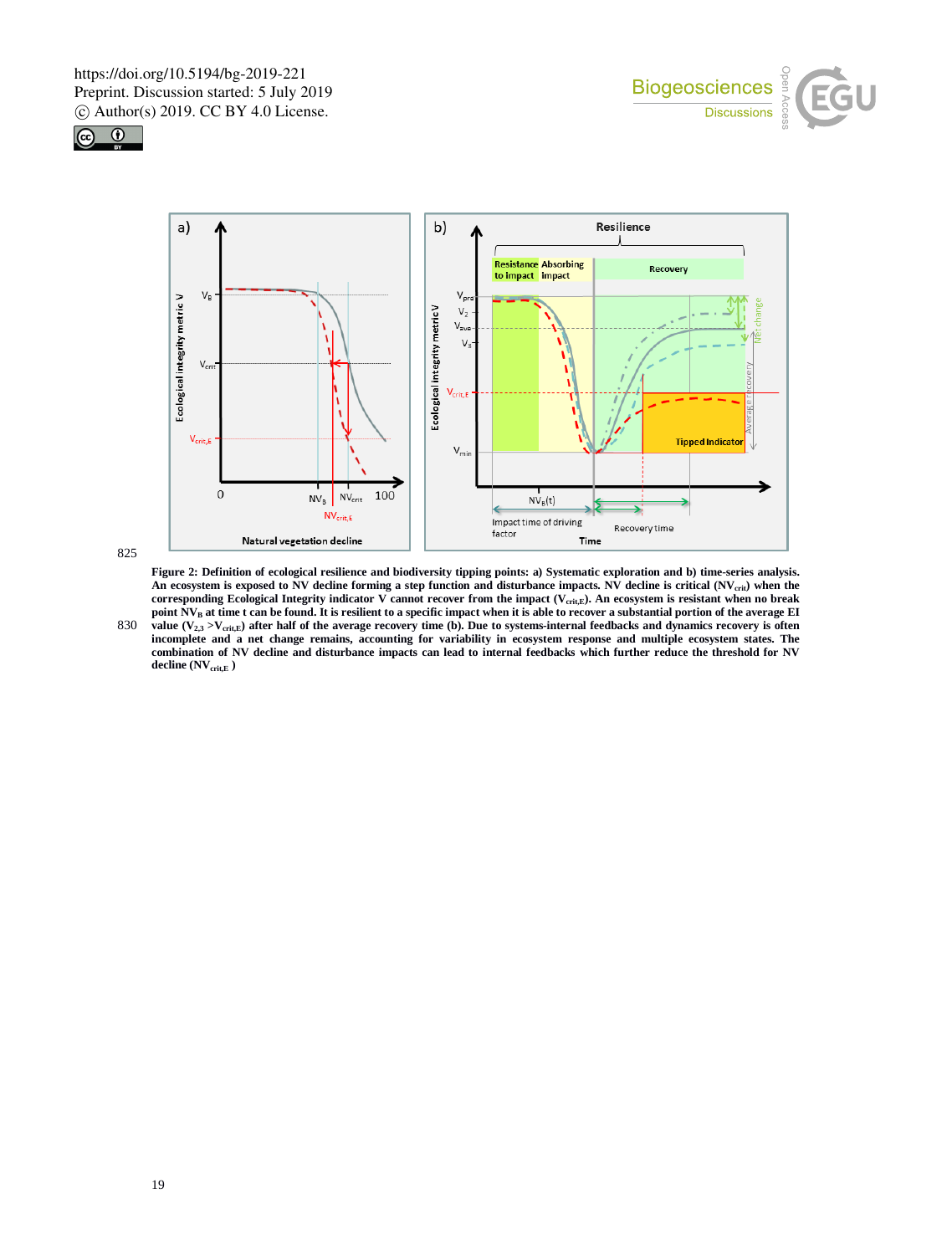







**Figure** 3**: Methodological framework to quantify past and future changes in natural vegetation (NV decline) based on agricultural expansion in the Dry Diagonal which then affects ecological integrity (EI) and increases the risk of crossing biodiversity tipping points (BD-TPs) and impacts ecosystem service provision (ES). Each column details the** 

840 **required aspects to quantify NV decline (left column), impacts on EI components (second column), possible resulting biodiversity tipping points (third column) and impacts on human well-being (right column). Each column lists potential products which are necessary to assess the resulting consequences along the impact cascade. The potential products of the last column illustrate the wider use of the results in policy-making.**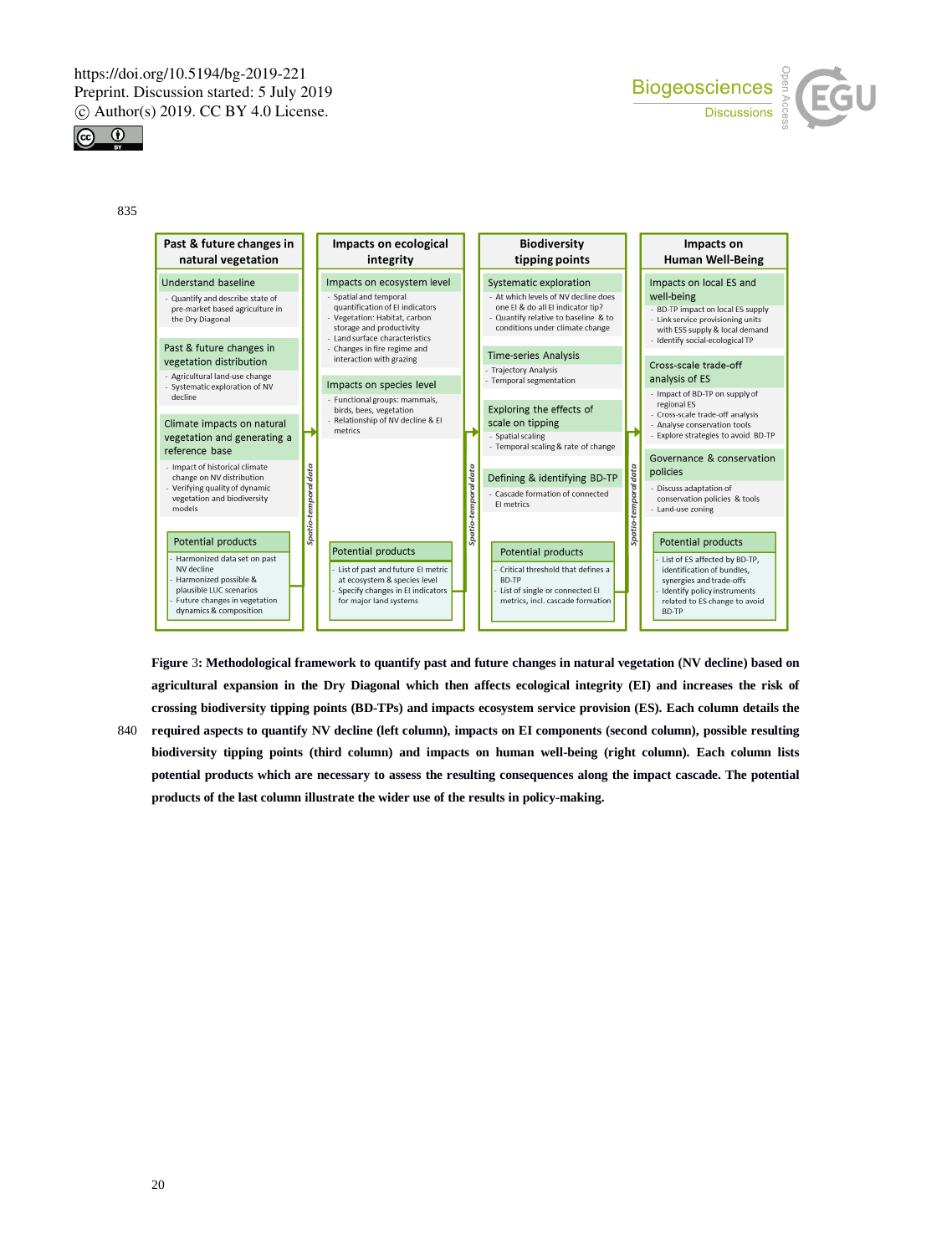



# 845 **Tables**

**Table 1 Proposed indicators of ecological integrity, relating to its two hierarchical levels (species; and ecosystems) and its three components (structure; composition; and function).**

| Structure  |                                                                                                                                                                                                                                                                                                                      | Composition                                                                                                                                                                                                                         | Function                                                                                                                                                                                                                                                                                                                                                    |  |
|------------|----------------------------------------------------------------------------------------------------------------------------------------------------------------------------------------------------------------------------------------------------------------------------------------------------------------------|-------------------------------------------------------------------------------------------------------------------------------------------------------------------------------------------------------------------------------------|-------------------------------------------------------------------------------------------------------------------------------------------------------------------------------------------------------------------------------------------------------------------------------------------------------------------------------------------------------------|--|
| Species    | Occurrence of key<br>$\bullet$<br>taxa (trees, birds,<br>mammals.<br>amphibians,<br>butterflies)<br>Viable<br>$\bullet$<br>populations<br>of<br>key taxa                                                                                                                                                             | Richness of key<br>taxa (trees, birds,<br>mammals.<br>amphibians,<br>butterflies)<br>Community<br>turnover in key<br>taxa (compared to<br>natural systems)                                                                          | Occurrence of species<br>$\bullet$<br>functional<br>with<br>key<br>traits (leaf and stem<br>economics, predation,<br>seed dispersion, etc.)<br>Viable populations of<br>species<br>with<br>key<br>functional traits                                                                                                                                         |  |
| Ecosystems | Extent of natural<br>$\bullet$<br>vegetation<br>(%<br>woody<br>vegetation)<br>Occurrence<br>and<br>٠<br>of<br>extent<br>key<br>habitats<br>(e.g.<br>woodlands.<br>grasslands,<br>wetlands)<br><b>Indicators</b><br>of<br>٠<br>(landscape)<br>fragmentation of<br>natural habitats<br>Structural<br>٠<br>connectivity | Diversity<br>of<br>$\bullet$<br>habitats ( <i>i.e.</i> , land<br>covers)<br>Diversity<br>of<br>phenological<br>types / seasonality<br>in vegetation<br>Turnover<br>in<br>vegetation<br>types<br>(compared<br>to<br>natural systems) | productivity<br>Primary<br>٠<br>(e.g. GPP, NPP)<br>Carbon<br>stored<br>in<br>(above<br>and<br>belowground) biomass<br>and soils<br>Evapotranspiration<br>Functional<br>diversity<br>plant<br>and<br>trait<br>diversity<br><b>Indicators</b><br>of<br>٠<br>functional<br>connectivity for key<br>taxa (connectivity in<br>suitable<br>habitat,<br>corridors) |  |